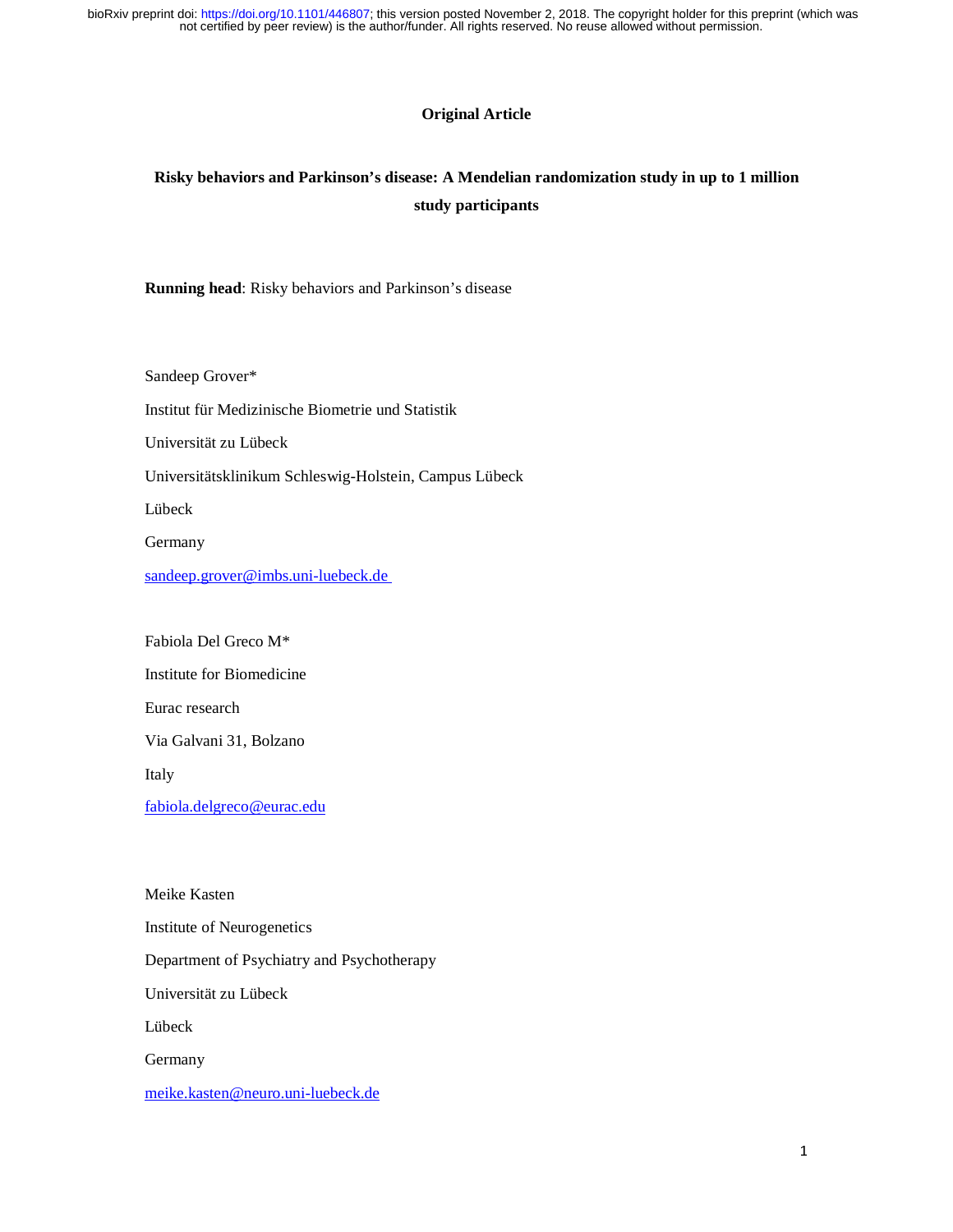Christine Klein Institute of Neurogenetics Universität zu Lübeck Lübeck Germany christine.klein@neuro.uni-luebeck.de

Christina M. Lill Genetic and Molecular Epidemiology Group Lübeck Interdisciplinary Platform for Genome Analytics (LIGA) Institutes of Neurogenetics & Cardiogenetics Universität zu Lübeck Lübeck Germany christina.lill@uni-luebeck.de

Inke R. König\*\*

Institut für Medizinische Biometrie und Statistik

Universität zu Lübeck

Universitätsklinikum Schleswig-Holstein, Campus Lübeck

Lübeck

Germany

inke.koenig@imbs.uni-luebeck.de

\*\*Corresponding author Address for correspondence: Inke R. König Institut für Medizinische Biometrie und Statistik Universität zu Lübeck Universitätsklinikum Schleswig-Holstein, Campus Lübeck Lübeck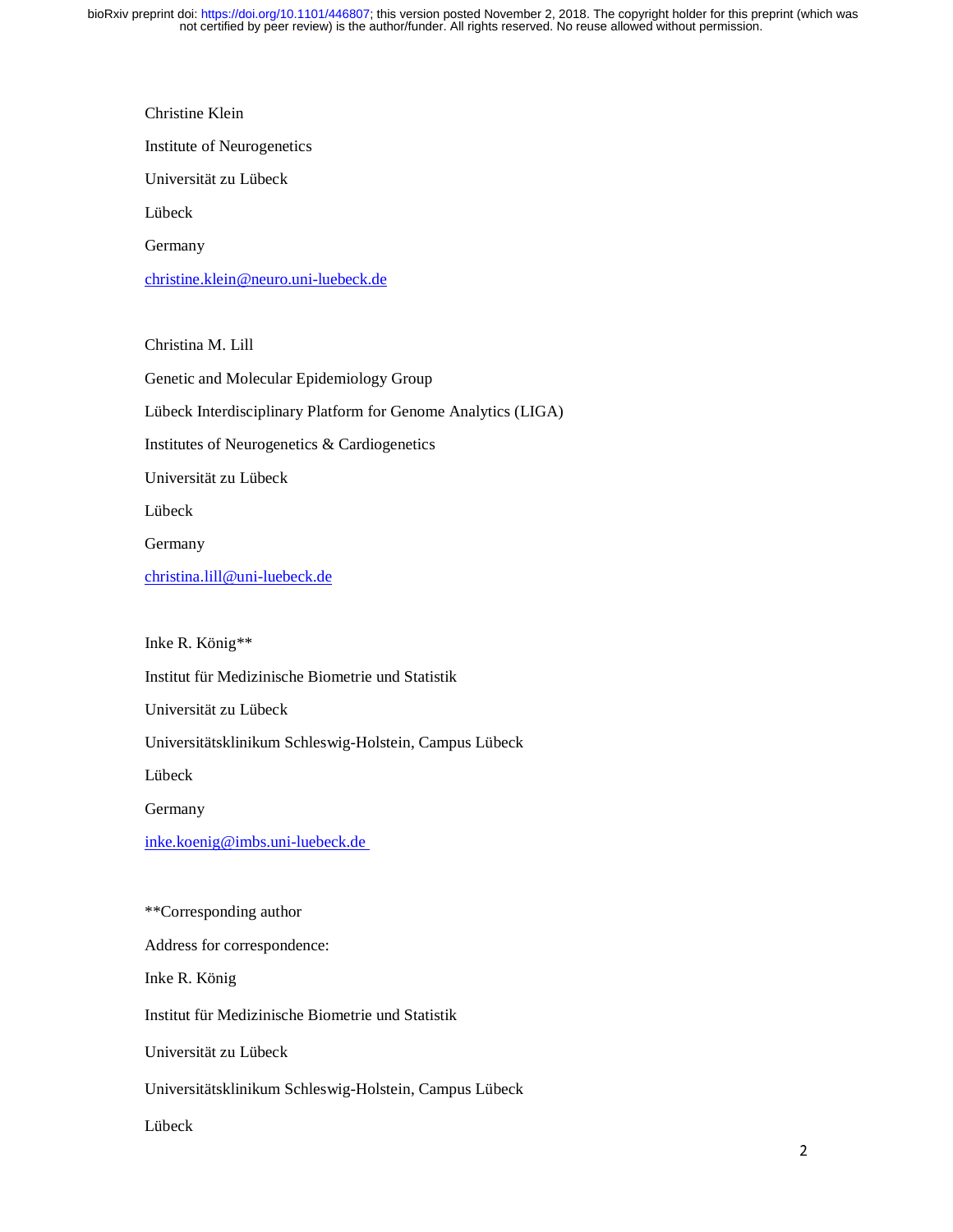#### Germany.

Email: inke.koenig@imbs.uni-luebeck.de

\* Contributed equally

**Characters in title: 95** 

# **Charactecters in running head: 35**

# **Number of words:**

Abstract: 231

Introduction: 502

Discussion: 898

Manuscript: 4586 (Excluding references)

# **Number of references: 48**

# **Number of figures: 2 (Number of colored figures: 2)**

**Number of tables: 5** 

**Number of supplementary tables: 1**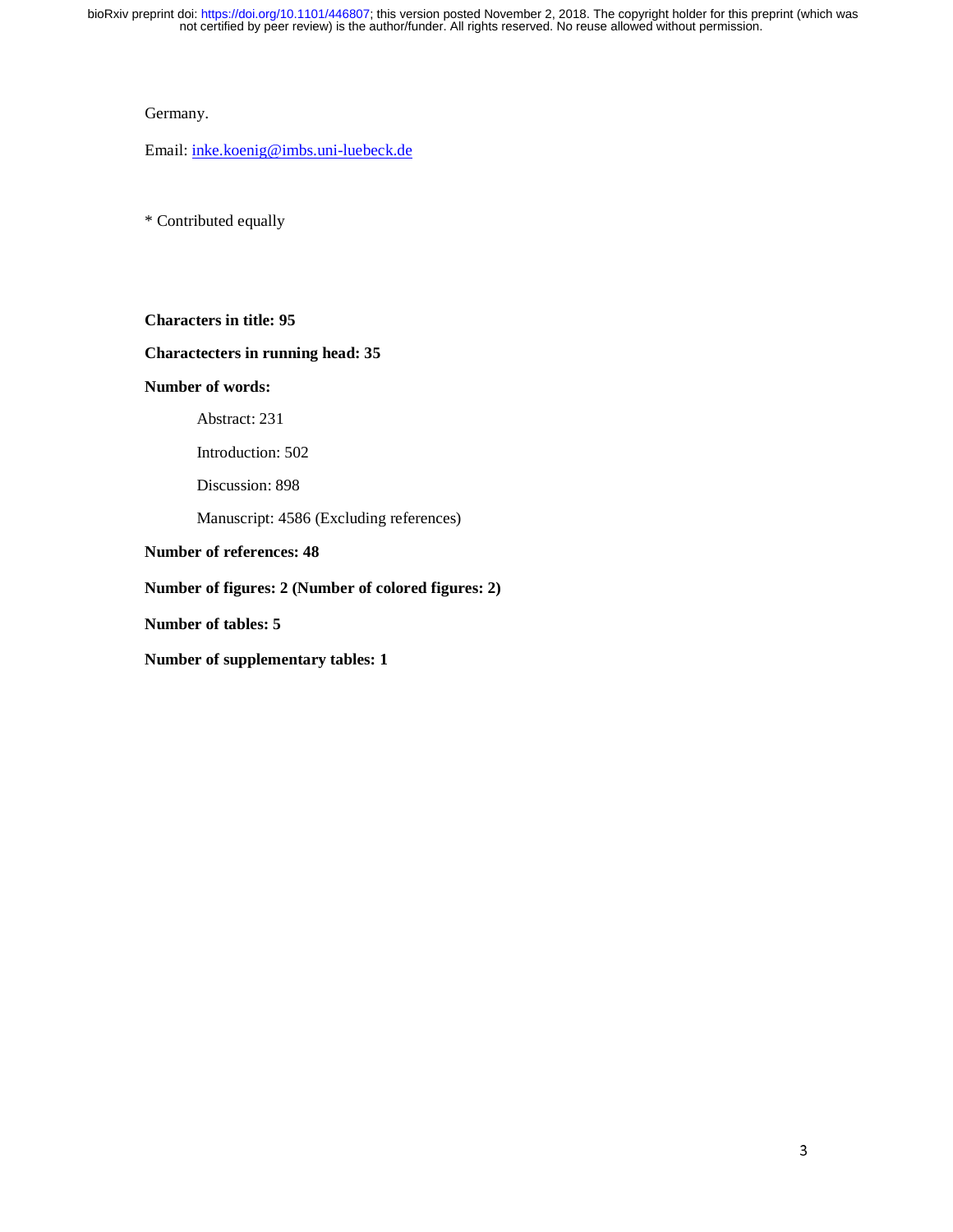#### **Abstrac**<sup>t</sup>

**Objective:** Dopaminergic neurotransmission is known to be a potential modulator of risky behaviors including substance abuse, promiscuity, and gambling. Furthermore, observational studies have shown associations between risky behaviors and Parkinson's disease; however, the causal nature of these associations remains unclear. Thus, in this study, we examine causal associations between risky behavior phenotypes on Parkinson's disease using a Mendelian randomization approach.

**Methods:** We used two-sample Mendelian randomization to generate unconfounded estimates using summary statistics from two independent, large meta-analyses of genome-wide association studies on risk taking behaviors ( $n=370,771-939,908$ ) and Parkinson's disease (cases:  $n=9581$ , controls:  $n=$ 33,245). We used inverse variance weighted as the main method for judging causality.

**Results**: Our results support a strong protective association between the tendency to smoke and Parkinson's disease (OR=0.714 per log odds of ever smoking; 95% CI=0.568-0.897; p-value=0.0041; Cochran Q test; p-value= $0.238$ ;  $I^2$  index= $6.3\%$ ). Furthermore, we observed risk association trends between automobile speed propensity as well as the number of sexual partners and Parkinson's disease after removal of overlapping loci with other risky traits (OR=1.986 for each standard deviation increase in normalized automobile speed propensity; 95% CI=1.215-3.243; p-value=0.0066,  $OR=1.635$  for each standard deviation increase in number of sexual partners; 95% CI=1.165-2.293; pvalue=0.0049).

**Interpretation:** These findings provide support for a causal relationship between general risk tolerance and Parkinson's disease and may provide new insights in the pathogenic mechanisms leading to the development of Parkinson's disease.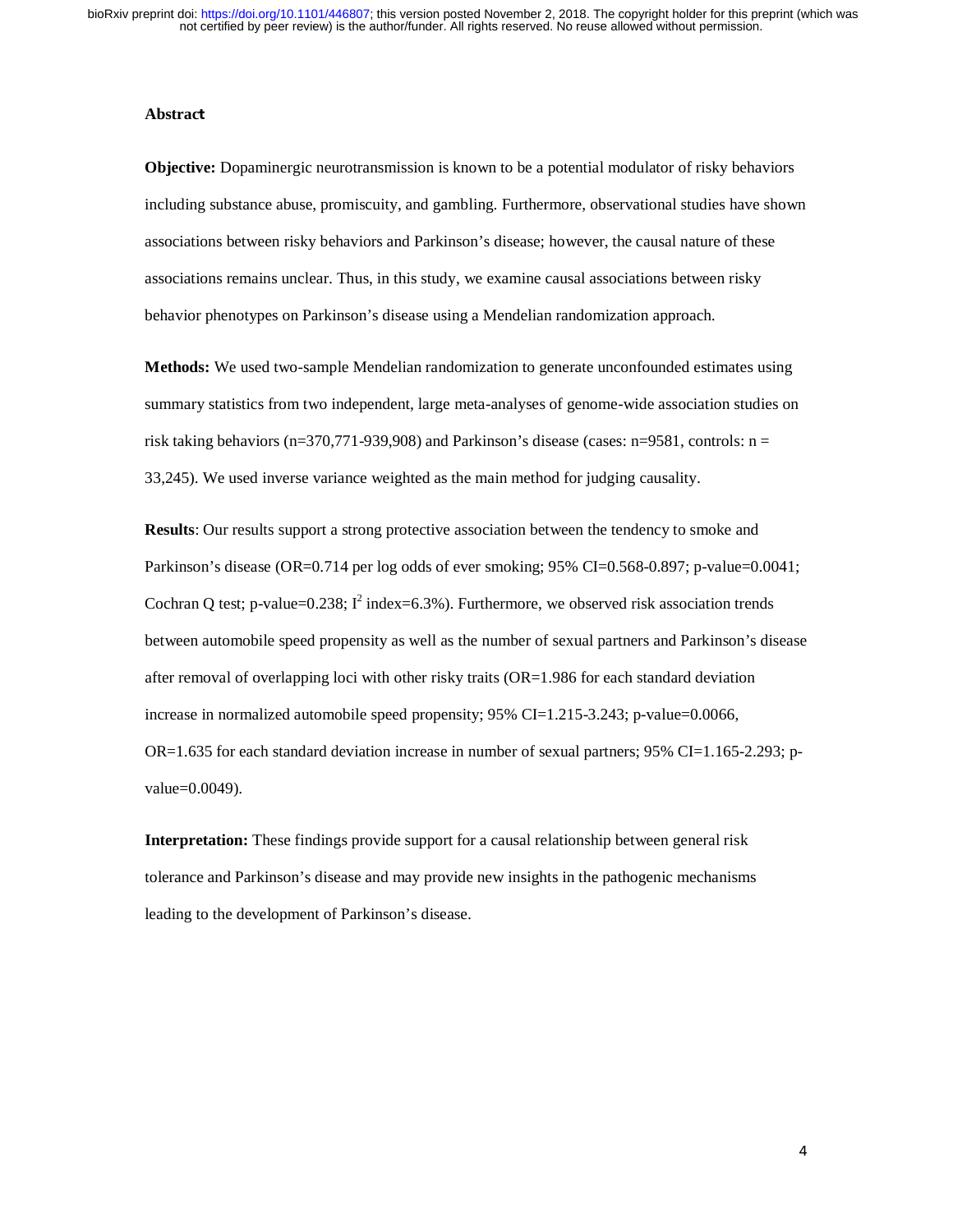#### **Introduction**

Parkinson's disease (PD) is the second most prevalent neurodegenerative disorder characterized pathologically by progressive loss of dopaminergic neurons in the substantia nigra  $^1$ . The currently available treatment options for PD are symptomatic only. The lack of disease-modifying or protective treatments is at least in part due to the fact that the exact disease mechanisms are currently only partly understood.

The vast majority of PD cases are caused by the combined action and likely interaction of genetic variants as well as environmental and lifestyle exposures  $2-6$ . Several common habitual agents like smoking, coffee and alcohol drinking have shown protective associations with PD in large scale meta-analyses of observational studies<sup>7</sup>. Several recent studies have further shown beneficial effects of cannabidiol, a non-psychotomimetic compound derived from cannabis on non-motor symptoms in PD patients <sup>8</sup>. It is noteworthy that several impulse control disorders (ICDs) such as gambling, hypersexuality and compulsive eating are observed more frequently in PD patients with some studies reporting up to 40% prevalence of ICDs in PD patients<sup>9</sup>. However, it is believed that these symptoms may be the result of dopamine agonist therapy prescribed to PD patients<sup>10</sup>. The imminent challenge in this context is to decipher whether these PD-associated environmental/lifestyle/behavioral variables contribute to or are an effect of the disease.

The recent development of the Mendelian randomization (MR) approach allows to judge causality based on genetic data generated in observational studies. Specifically, this relies on the utilization of genetic variants as proxy markers of risk factors  $11$  and takes care of confounding by exploiting random allocation of genetic variants at birth. We have also seen a surge of MR studies in the field of PD specifically exploring the causal role of several circulating biomarkers  $12-18$ . For example, a recent MR study reported a significant causal association with a lifelong PD risk reduction of 3% per 10  $\mu$ g/dl increase in serum iron levels <sup>14</sup>. Most recently, another study further reported a risk reduction of 18% with a lifetime exposure of 5kg/m2 higher BMI <sup>15</sup>.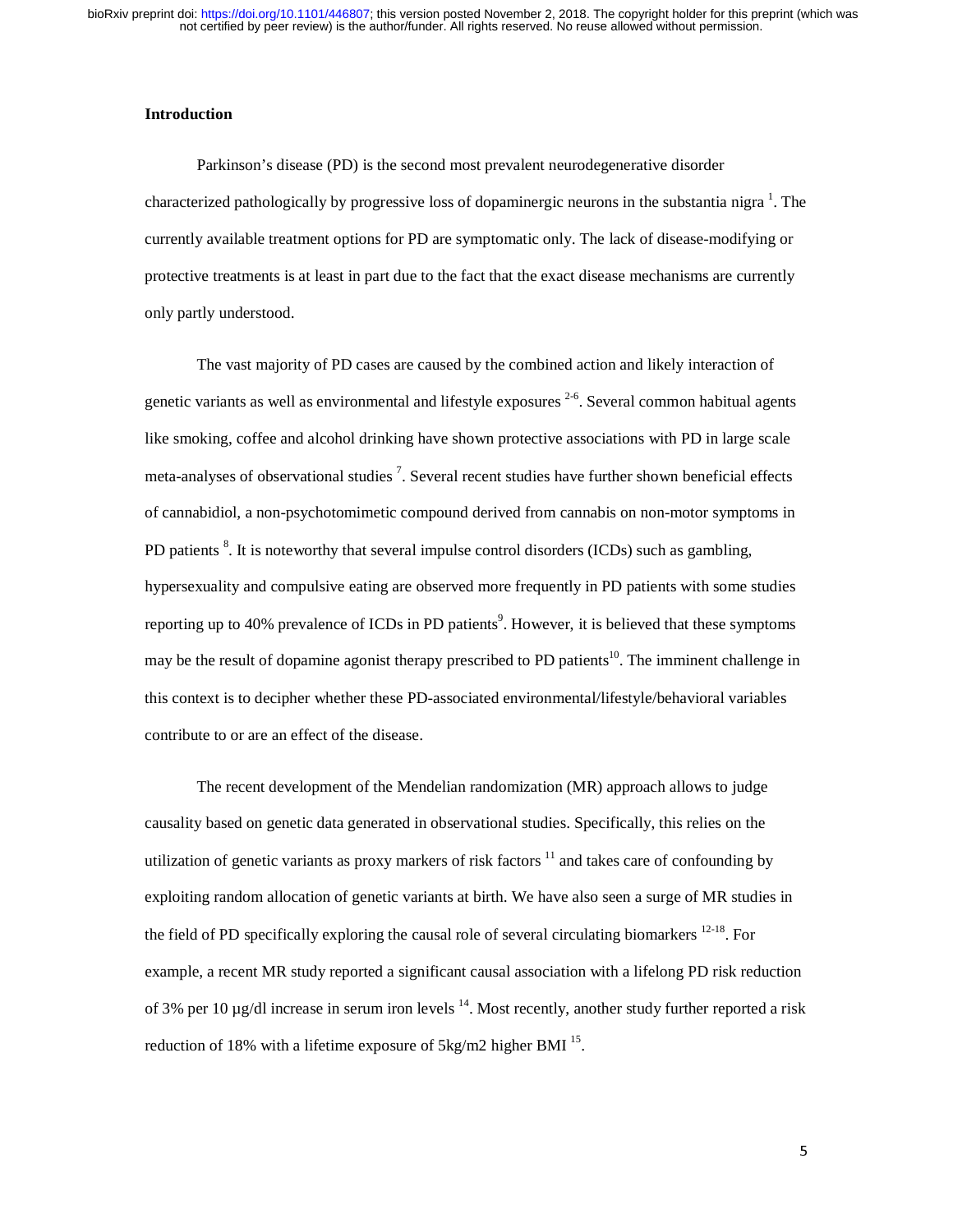To date, the majority of studies in the field of PD have focused on modifiable environmental factors only, and MR studies exploring the role of behavioral phenotypes are lacking. Henceforth, our primary aim was to investigate the willingness to take risk as a causal factor in the development of PD. For this, we applied a two-sample MR to investigate whether people with risk taking tendency have an altered risk for PD<sup>19</sup>. A recent GWAS identified 611 independent loci with several measures of risky behaviors including general risk tolerance, adventurousness, and risky behaviors in the driving, drinking, smoking, and sexual domains  $20$ . We used all reported loci to mimic the random allocation of loci among PD cases and controls in available data from a large, recent GWAS on PD $^{4, 21}$ . As secondary analyses, we further considered the wider literature to support inferences drawn from our primary analysis using previously reported GWAS on similar habitual behaviors such as smoking phenotypes, coffee consumption, alcoholism, cannabis dependence and gambling  $22-27$ .

#### **Methods**

# **Study design and identification of datasets**

We conducted a two-sample MR using summary level estimates to explore the causal role of several risky behaviors on PD<sup>28</sup>. We identified genetic instruments that influence risky behaviors using a recently published meta-analysis of GWAS datasets on risky behaviors  $2^0$ . The study reported statistically significant associations of 611 independent loci (p-value $\langle 5x10^{-8} \rangle$ ) in a discovery cohort in up to 939,908 individuals of European ancestry with six highly correlated risky behavior phenotypes including general risk tolerance, adventurousness, automobile speeding propensity, drinks per week, ever versus never smoking and number of sexual partners. The study further defined general risk tolerance as the willingness to take risks, "adventurousness" as the self reported tendency to be adventurous vs. cautious, "automobile speeding propensity" as the tendency to drive faster than the speed limit, "drinks per week" as the average number of alcoholic drinks consumed per week, "ever smoker (tendency to smoke)" as whether one has ever been a smoker, and lastly "number of sexual partners" as the lifetime number of sexual partners.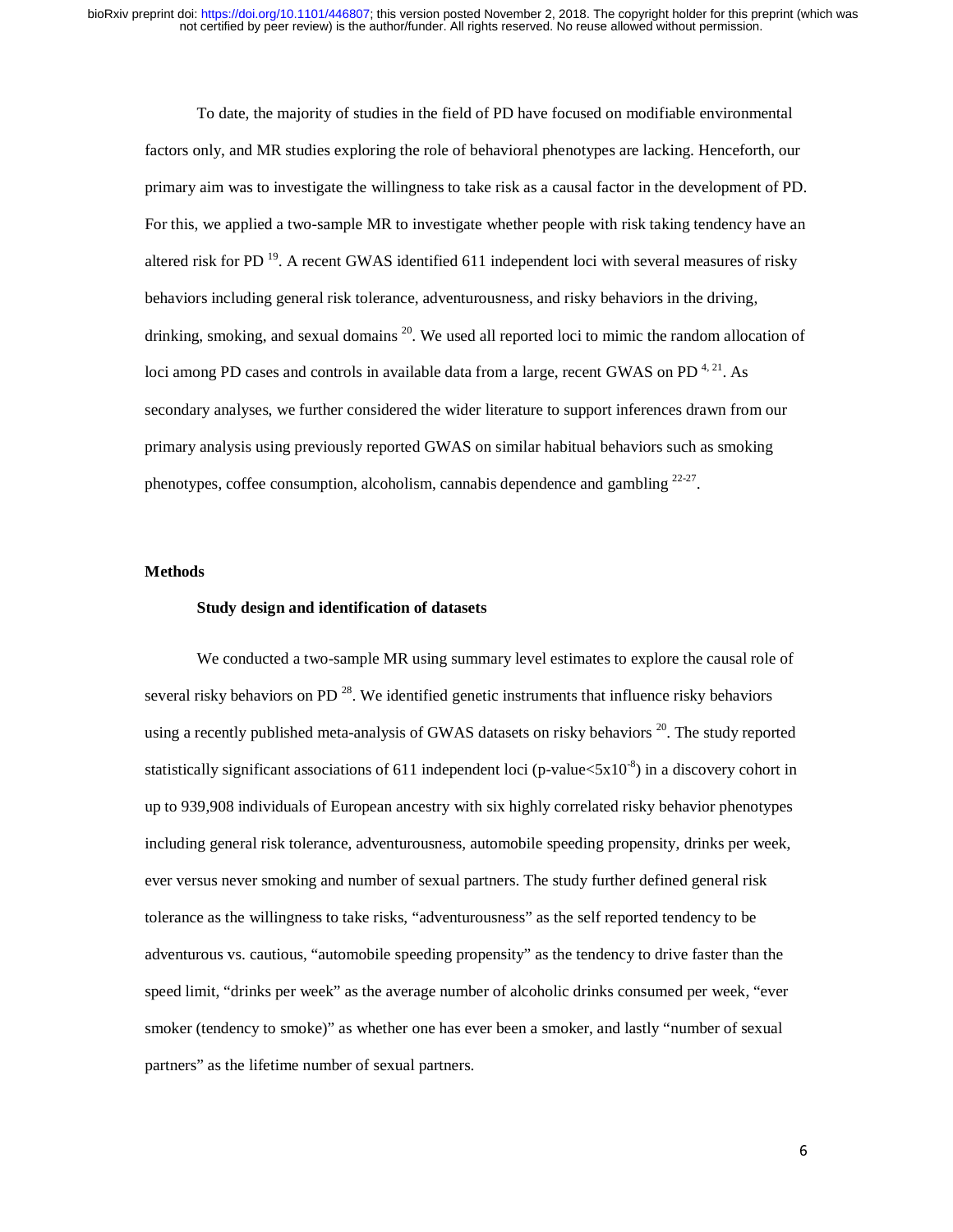We further extracted summary estimates of the identified genetic variants from the discovery cohort of a recent meta-analysis of GWAS on 9581 PD cases and 33, 245 controls of European ancestry <sup>4</sup>. For this, we used data available on the PDGene database (http://www.pdgene.org)<sup>21</sup>. Genetic instruments were identified for smoking (cigarettes per day), smoking initiation, smoking cessation, cannabis dependence, pathological gambling, alcohol and coffee consumption from independent GWAS as a part of our secondary analyses 22-27.

## **Prioritization of genetic variants and power analysis**

We systematically screened all the identified loci for a possible direct involvement in PD. For this, we used data available via PDGene to extract the list of loci shown to be significantly associated with PD (p-value $\langle 5x10^8 \rangle$ <sup>21</sup>. We further checked overlapping loci for a relevant role in the pathogenesis of PD using a literature search. If substantial evidence was found, the respective loci were excluded from the list of genetic variants (SNPs, genetic instrument) of the respective behavioral traits.

The SNPs constituting each genetic instrument were checked for strong linkage disequilibrium (LD). We used the rAggr database to look for correlated variants in individuals with European descent from the 1000 Genomes Phase 3 data (http://raggr.usc.edu; date last accessed June 22, 2018) and excluded one of the variants for pairs with  $R^2$  greater than 0.25. Finally, if SNPs were not available in the PD GWAS dataset, we identified proxy SNPs using an  $R^2$  cut-off of 0.9 based on the rAggr database as above.

The strength of the prioritized genetic instrument was judged using F-statistics as explained earlier<sup>14</sup>. We computed the variance in exposures explained by prioritized genetic instruments  $(R^2)$  of the genetic insturments using effect estimates and the standard error of individual SNPs as described elsewhere29. Lastly, power calculations were done using the method described by Brion *et al*., which is available online http://cnsgenomics.com/shiny/mRnd/)  $^{30}$ .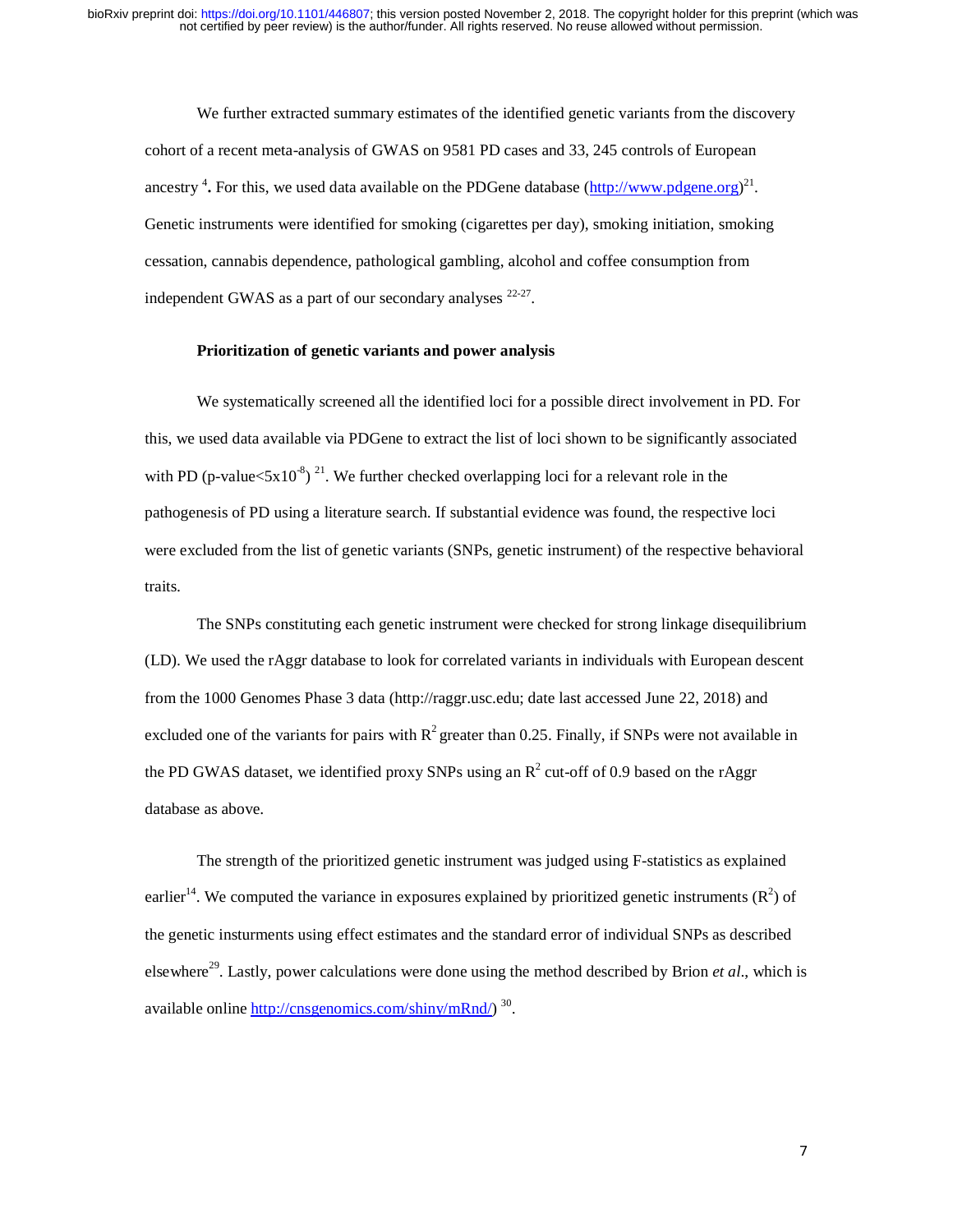#### **Estimation of causal effects**

In cases where the genetic instruments comprised a single SNP, we used the Wald ratio estimate along with the Delta method to obtain the related estimate of the variance. In cases where the genetic instruments consisted of multiple SNPs, we used the inverse variance weighted (IVW) fixed effect method as the main method to estimate the effect of genetically predicted behavioral phenotypes on PD by combining the genetic loci-specific Wald ratio estimates. We specifically employed the IVW method using second order weights because casual estimates generated through this method are expected to provide a more accurate reflection of the variance of the Wald ratio estimate  $31$ .

However, in the absence of reliable information on functional pathways, proportion and direction of pleiotropic genetic variants, additional MR methods including MR-Egger, Weighted median and Weighted mode-based method were also employed to check the consistency of direction of effect estimates  $^{19, 32-34}$ . Unlike IVW, which assumes no intercept term in the model, the MR-Egger method provides less biased causal estimates in the presence of directional pleiotropy and considerable heterogeneity assuming absence of measurement error (NOME assumption)<sup>19</sup>. However, the MR-Egger method is more sensitive to unobserved associations of genetic variants with confounders of the exposure-outcome association and requires a greater sample size for the same underlying variance in exposure <sup>33</sup>. Both IVW and MR-Egger methods further assume that the pleiotropic effects of genetic variants are independent of their associations with the exposure known as the InSIDE assumption. In the case of violation, the Weighted median method may provide consistent causal estimates even if up to 50% of genetic variants do not conform to the InSIDE assumption. Also the Weighted mode-based method may provide consistent causal estimates, in particular, even when the NOME assumption was not met, but assuming that the most frequent value of the bias of the Wald ratio estimates is zero. <sup>34</sup>

Within every MR method, we computed casual estimates as odds ratio (OR) for PD per unit log of odds of the categorical behavioral phenotypes or OR per unit standard deviation (SD) of the continuous behavioral phenotypes. And lastly, to address the issue of multiple testing, results were considered statistically significant at the 5% level after a conservative Bonferroni correction of the significance level, therefore if p-value $< 8.3 \times 10^{-3}$  (0.05/6 independent primary MR hypotheses).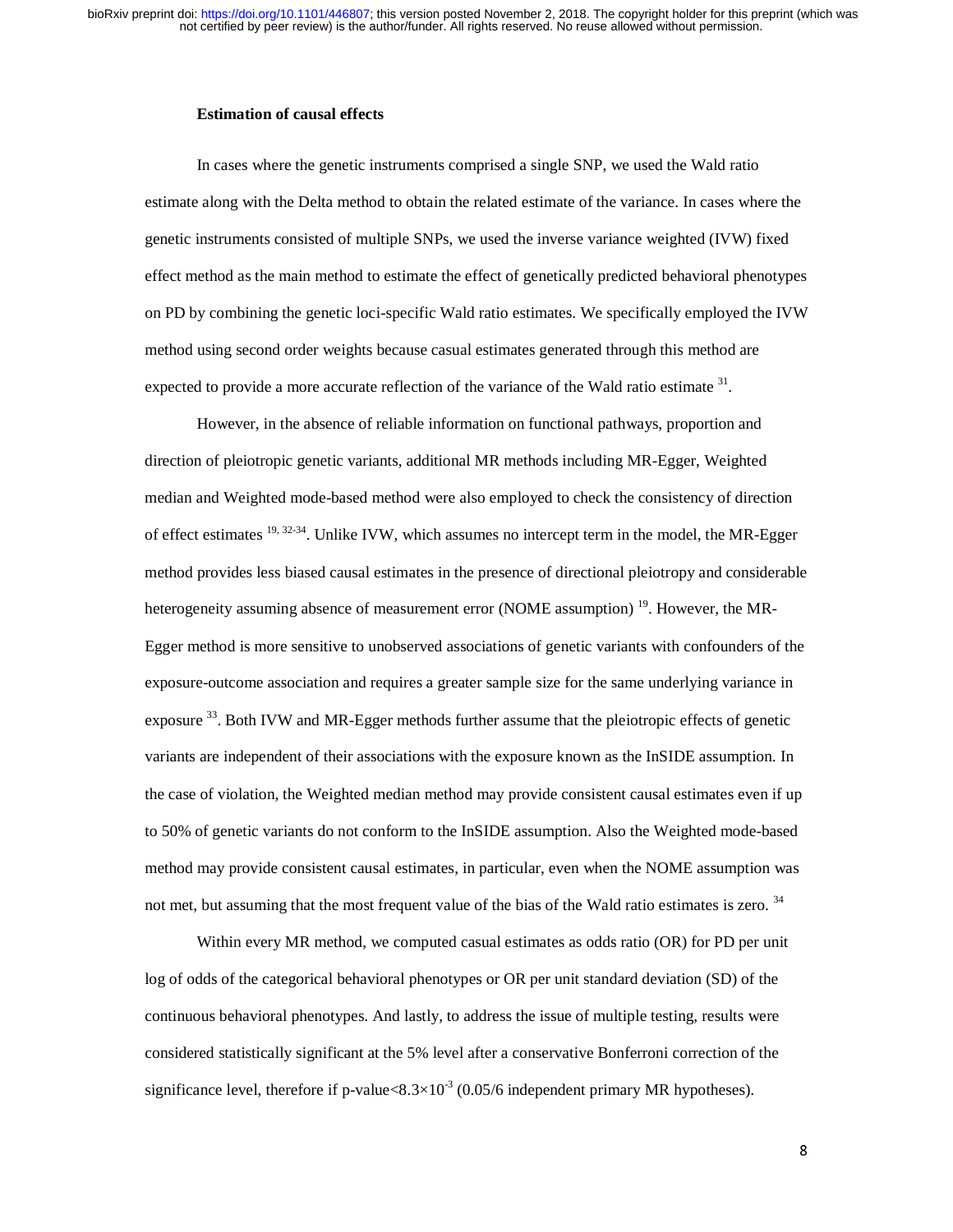#### **Assessment of pleiotropy**

We used the Cochran Q-statistic and  $I^2$  for the IVW method using second order weights as main methods to identify pleiotropic variants<sup>35</sup>. Furthermore, results from the less powerful MR-Egger's test were also used to explore heterogeneity including the test for deviation of the intercept from the null for MR-Egger's model using the  $\chi^2$ -test for independence <sup>33</sup>. We further used Ruckers Q' statistic to describe heterogeneity around MR-Egger fit  $36$ . The appropriate use of the main MR method for interpretation of causal estimate in the present study was judged by calculating the ratio between Rucker's O' and Cochran's Q statistics  $37$ . As a rule of thumb, the IVW method is recommended as the main method for judging the causal effect if the ratio approaches one.

To evaluate heterogeneity graphically, funnel plots were constructed that plot the spread of the inverse of the standard error of the respective Wald ratio estimates of each individual SNP around the MR estimates. Also, scatter plots of effect estimates of individual SNPs with outcome vs. effect estimates of individual SNPs with exposure are provided as a comparative visual assessment of the causal estimates generated from different MR methods. We further constructed radial MR plots which have been recently suggested as a more suitable approach for visual detection of outliers compared to traditional scatter plots, specifically when the difference between IVW and MR-Egger estimates is large  $38$ .

### **Sensitivity analyses**

A leave-one-out sensitivity analysis was conducted to check for a disproporationate influence of individual SNPs on overall causal effect estimates using the IVW method. We used forest plots to visually assess the results of the analysis and further identify the outliers.

Since all the behavioral traits are highly correlated and are expected to exhibit shared genetic influence, we conducted a sensitivity analysis by including only genetic loci specific to each individual behavioral trait. We used an  $R^2 > 0.8$  to consider loci to be overlapping with other loci in an independent genetic instrument. Such an approach may help us to judge the reliability of independent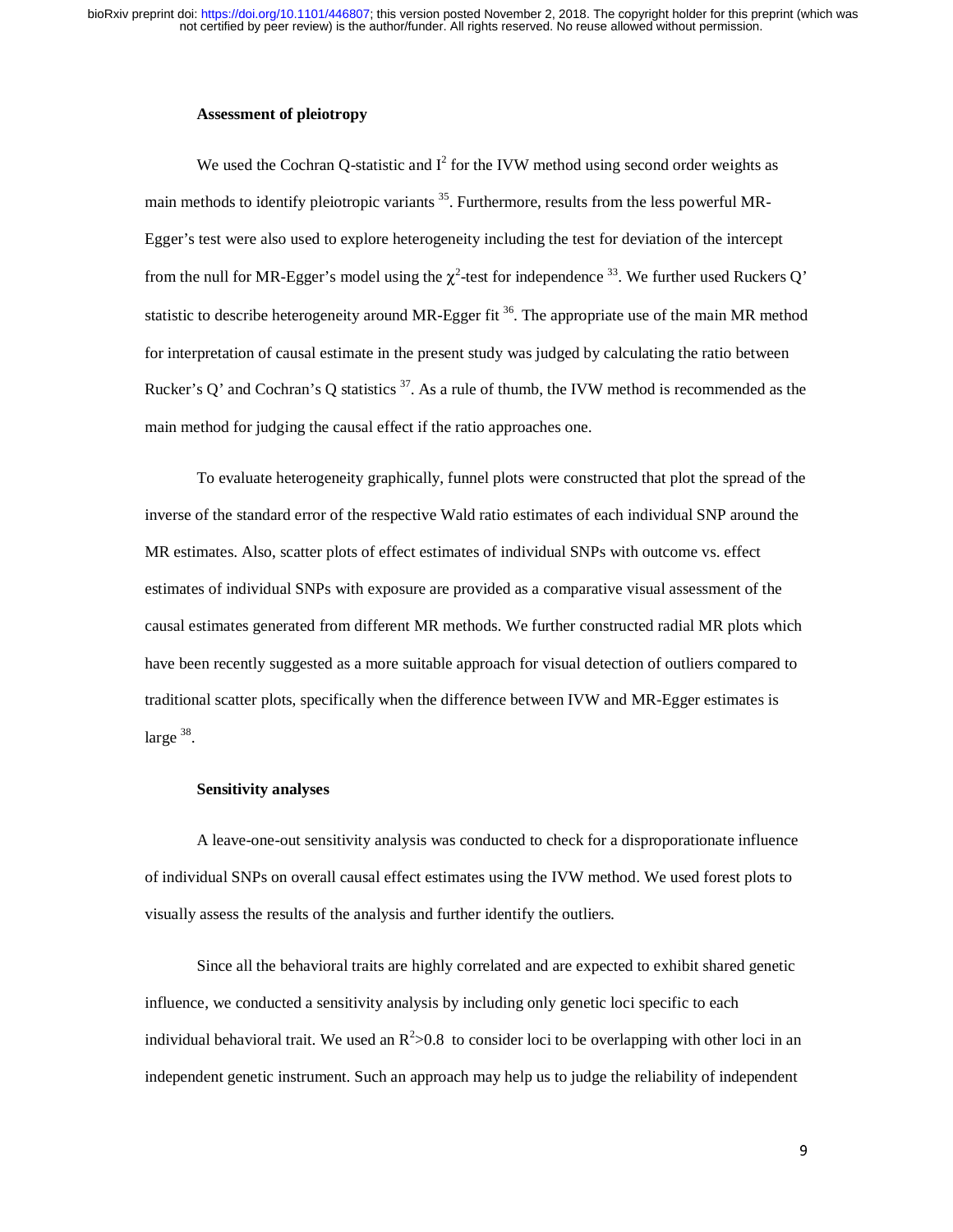associations of observed phenotypic traits. We further adopted a conservative approach by using loci unique to each phenotypic trait ( $R^2$  < 0.01) at the cost of reduced power.

We used Phenoscanner database to identify potential pleiotropic variants by checking significant associations of loci prioritized in the present study with phenotypes from previously published GWAS (http://phenoscanner.medschl.cam.ac.uk) 39. We further checked GWAS listed in the GWAS Catalog (https://www.ebi.ac.uk/gwas/) to search for any missed hits. The identified variants were then grouped into categories depending on their association with potential confounder phenotypes and were checked for an influence on the causal estimate using leave-out approach.

We further evaluated the biological relevance of different brain regions in contribution to the overall causal estimate through analysis of gene expression data for the available loci from our different genetic instruments. Gene expression data was extracted from the Genotype-Tissue Expression (GTEx) Project comprising data on a total of 12 different brain regions (www.gtexportal.org; date last accessed June 22, 2018)  $^{40}$ . The identified loci were then grouped into categories as per their expression in specific brain regions and checked for an influence on the causal estimate after their exclusion using a leave-out approach.

# **Results**

#### **Prioritization of genetic instruments and power analysis**

The descriptive statistics of the genetic instruments selected for the MR analyses are presented in **Table 1**. The data used for the analyses are given in the **Supplementary Table.** 

Two SNPs from the genes *MAPT* (rs62062288; p-value with PD=3.1 x  $10^{-21}$ ) and *HLA-DQB* (rs3021058; p-value with PD= 2.7 x 10<sup>-3</sup>) were excluded from the genetic instrument for automobile speeding propensity phenotype based on a potential direct involvement in PD. Two additional *MAPT* SNPs were also present in the respective genetic instrument for the phenotypes drinks per week (rs62055546; p-value with PD:  $5.2 \times 10^{-21}$ ) and number of sexual partners (rs62063281; p-value with PD=1.73 2 x  $10^{-21}$ ) and were not carried forward to further analyses. One SNP was observed to be in =1.73 2 x 10<sup>-21</sup>) and were not carried forward to further analyses. One SNP was observed to be in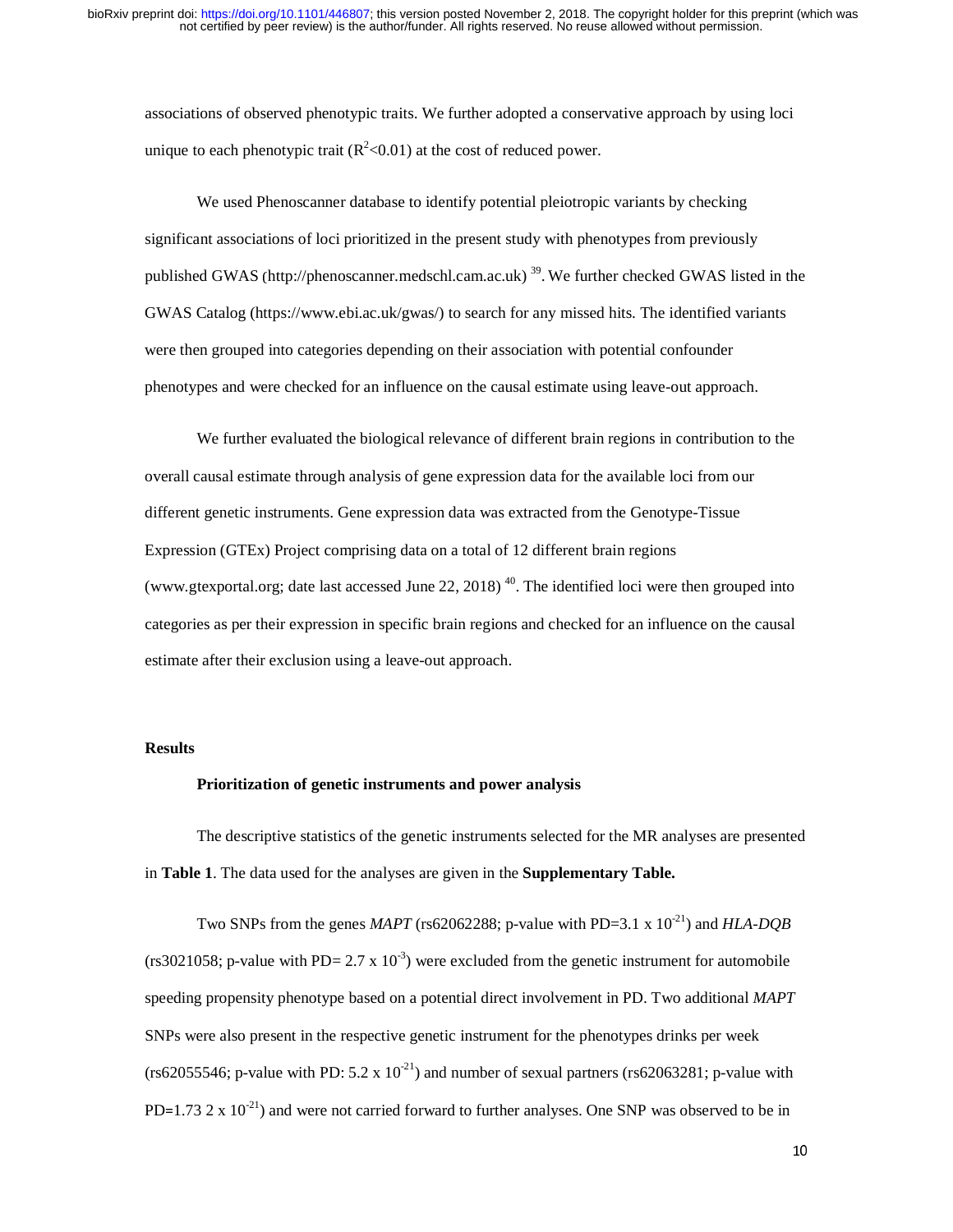complete LD with another SNP for the adventurousness phenotype and was excluded. The final number of available SNP data varied from 35 (out of 42) for automobile speeding propensity to 213 (out of 223) for smoking tendency with F-statistics of the pooled genetic instrument ranging from 1406.4 (for automobile speeding propensity) to 9639.6 (for ever vs. never smoking).

Our power analyses suggest that our study has approximately 80% power to detect a true OR of 1.349 or 0.698 for PD per SD of the continuous phenotype assuming that the proportion of the continuous phenotype explained by the genetic instrument is  $\geq 1\%$  at a type-1 error rate of 0.05.

# **Estimation of causal effects and assessment of pleiotropy**

The causal effect estimates using different MR methods are provided in **Table 2**. Using the IVW method, a genetically increased risk of tendency to smoke was associated with a reduced risk of PD per unit increase in log odds of ever smoking (OR: 0.714 per log odds of ever smoking; 95% CI=0.568-0.897; p-value=0.0041). Results from the Weighted median MR analysis showed similar results (OR: 0.707 per log odds of ever smoking ; 95% CI=0.601-0.832). There was minimal evidence of heterogeneity of causal effects between individual variants ( $I^2 = 6.30\%$ ; Cochran's Q test pvalue=0.2367), which was confirmed using MR-Egger's Intercept test (p-value=0.6619). Corresponding plots used for the assessment of pleitropy are shown in **Figure 1**. We did not detect any potential outlier or pleiotropic variant in the association analysis of the tendency to smoke phenotype and PD.

For other risk taking behaviors including general risk tolerance, automobile speeding propensity and the number of sexual partners, we observed a trend towards positive associations and the number of sexual partners, we observed a trend towards positive associations<br>sk tolerance: OR: 1.620 per log odds of general risk tolerance; 95% CI=1.046-2.511; p-<br>311; automobile speeding propensity: OR=2.043 for (general risk tolerance: OR: 1.620 per log odds of general risk tolerance; 95% CI=1.046-2.511; pvalue=0.0311; automobile speeding propensity: OR=2.043 for each SD increase in normalized automobile speed propensity;  $95\%$ CI=1.076-3.876; p-value=0.0299; number of sexual partners: OR: 1.473 for each SD increase in the number of sexual partners;  $95\%$ CI=1.079-2.010; p-value=0.0152). A triangulation flowchart summarizing the findings of the study in the context of the MR workflow is given in **Figure 2** .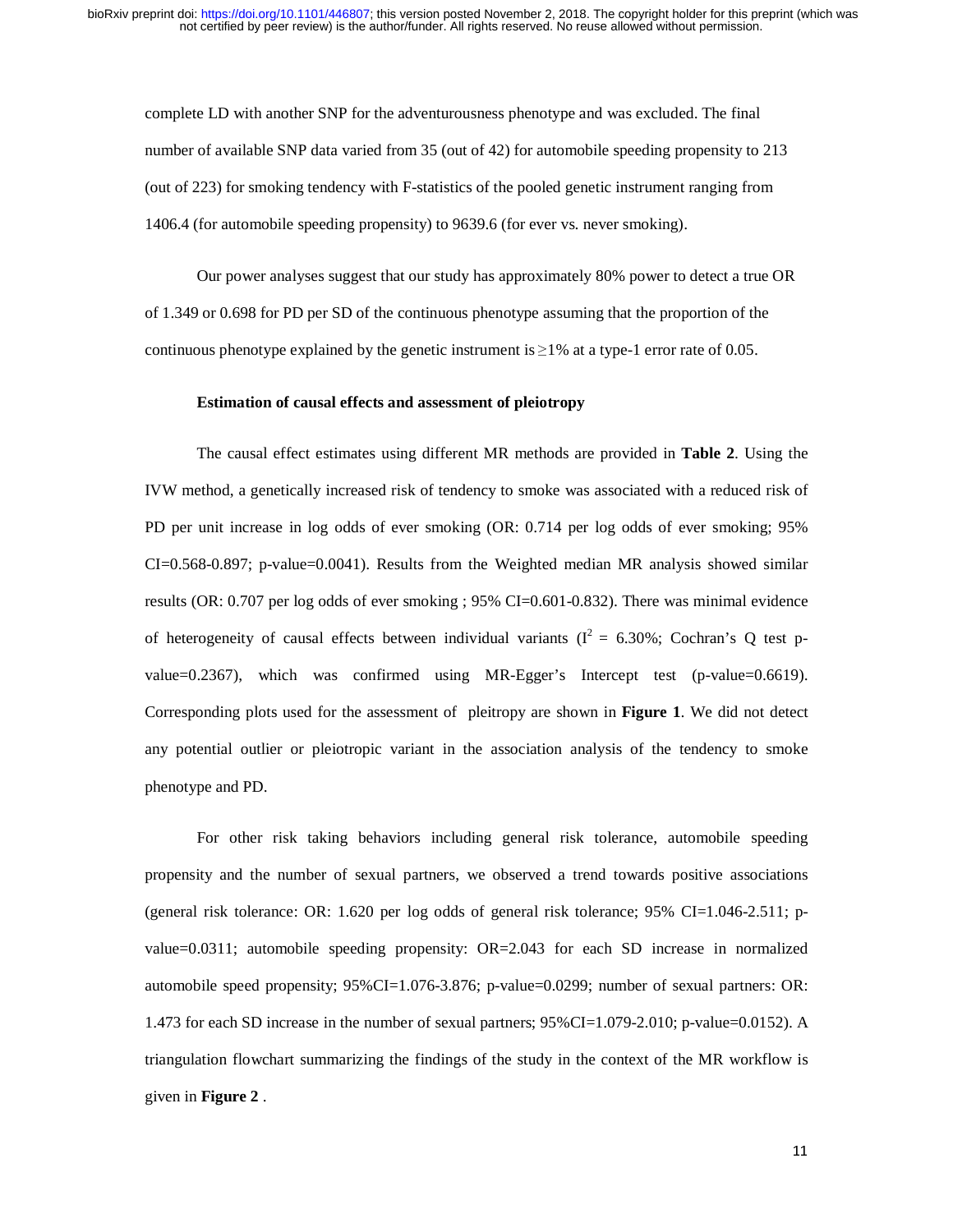#### **Sensitivity analyses**

#### *Leave-one-out analysis*

Based on the forest plots, we observed outlier SNPs for the phenotypes general risk tolerance (rs993137), adventurousness (rs10433500) and drinks per week (rs1229984) (data not shown). Leaving out outlier SNPs for each of the respective phenotypes did not alter the results substantially (general risk tolerance  $OR=1.763$  per log odds of general risk tolerance; 95% CI=1.133-2.744; pvalue=0.0125, adventurousness OR=1.164 per log odds of adventourness; 95% CI=0.858-1.580; pvalue=0.3270, drinks per week OR=1.368 for each SD increase in the number of drinks per week; 95% CI=0.978-1.915; p-value=0.0669).

#### *Genetic overlap between risky behaviors*

We identified a reduction in the number of unique SNPs in the genetic instruments for each of the phenotypes using two different LD cut-offs ( $R^2 \le 0.8$  and  $R^2 \le 0.01$ ) (**Table 3**). However, irrespective of cut-off crirteria, there was no change in the protective association of the tendency to smoke phenotype with PD (number of SNPs in the genetic instrument with  $R^2 \le 0.8$ : 195, OR=0.713 per log odds of ever smoking; 95%CI=0.557-0.913; p-value=0.0037; number of SNPs in the genetic instrument with  $R^2 \le 0.01$ : OR=0.719 per log odds of ever smoking; 95%CI=0.547-0.945; pvalue=0.0185). Furthermore, consistent with the risk-increasing trend observed for general risk tolerance and the number of sexual partners, we observed a stronger causal association with PD for both phenotypes after reducing the number of SNPs from 117 to 94 ( $\mathbb{R}^2 \le 0.8$ ) for general risk tolerance and 109 to 94 ( $\mathbb{R}^2 \le 0.8$ ) for the number of sexual partners (OR=1.986 per log odds of general risk tolerance; 95% CI=1.215-3.243; p-value=  $0.0066$ , OR=1.635 for each SD increase in number of sexual partners; 95% CI=1.165-2.293 ; p-value=0.0049). The associations persisted using a stringent lower  $R^2$  cut-off of 0.01 (p-value=0.0440 and p-value=0.0484).

#### *Geneticvariants associated with potential confounders*

 $12<sup>°</sup>$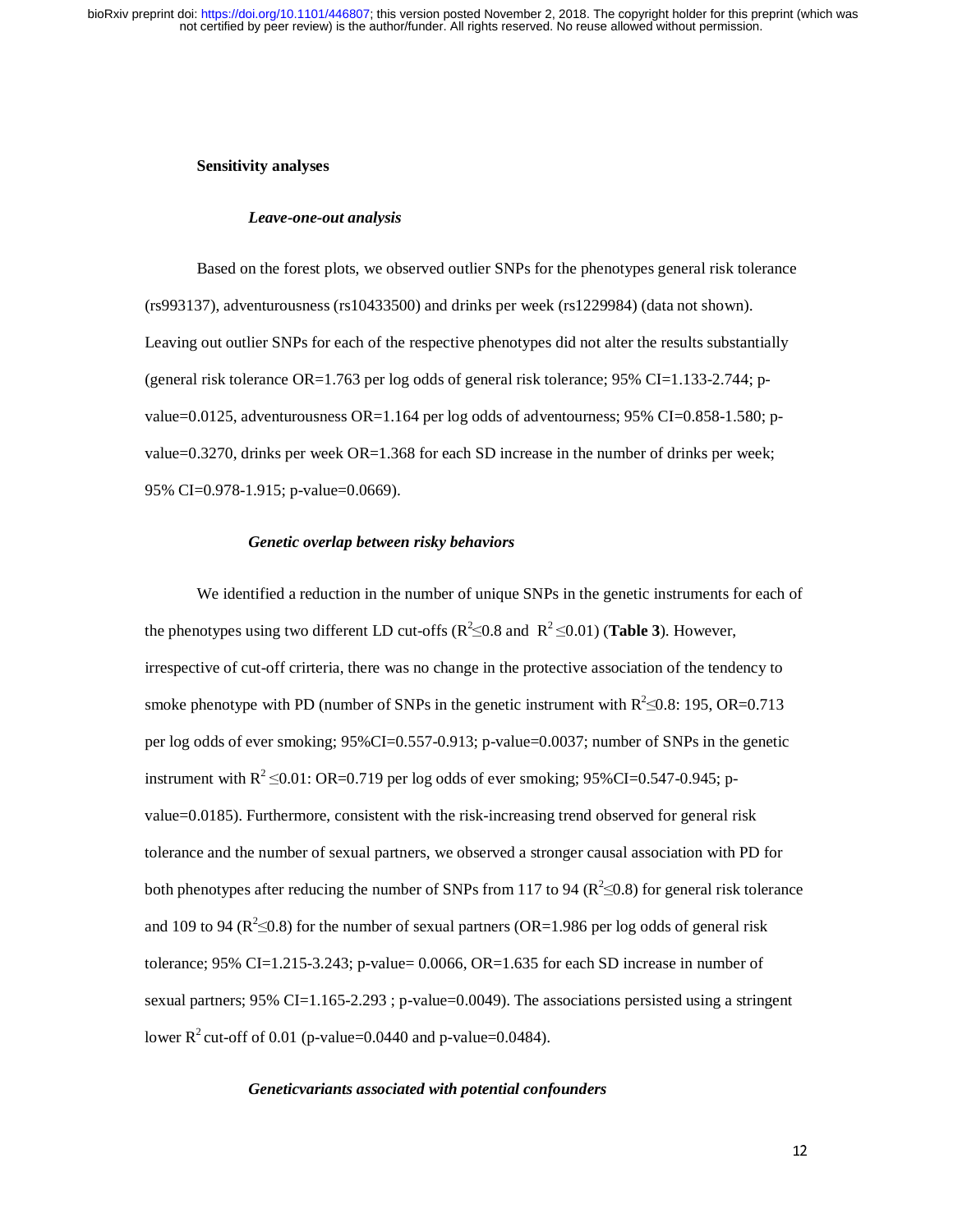We did a comprehensive screening of the the Phenoscanner database for potential associations of genetic loci used in the current study and reported to be associated with other phenotypes. The identified associated phenotypes were then investigated for association with PD based on a thorough literature search. Using this strategy, we identified rheumatoid arthritis, years of educational attainment, adiposity related traits, age at menarche and type I diabetes as potential confounders <sup>41-45</sup> (**Figure 2**). We identified eight genetic variants or loci from our genetic instrument for the tendency to smoke phenotype associated with different confounding traits. SNP rs12042017 has been previously reported to be associated with years of educational attainment (p-value=4.48x $10^{-10}$ ). SNPs rs13396935 and rs6265 were observed to be associated with several adiposity related measures. The proxy variant rs1514174 of rs4650277 ( $R^2$ =0.99) was further associated with BMI (p-value=2.99x10<sup>-27</sup>). Rheumatoid arthritis, age at menarche and type I diabetes were further identified as potential confounders associated with rs2734971, rs4650277 and rs1701704 (proxy for rs772921 with complete LD). Our sensitivity analysis excluding each of the SNPs or combinations of SNPs based on their common associated trait showed no overall influence on causal effect estimate for the tendency to smoke phenotype (data not shown).

#### *Geneticvariants involved in brain expression*

Using brain-specific expression quantitative trait loci (eQTL) retrieved from GTEx, we identified 27 different SNPs from the genetic instrument for the tendency to smoke phenotype with varied influence in different brain regions (data not shown). Suprisingly, the corresponding candidate genes were least represented in the substantia nigra, while as many as 10 genetic variants were observed to significantly influence gene expression in cerebellar hemisphere as well as cerebellum. Our sensitivity analysis showed that excluding genetic variants mapping to genes over-expressed in the cerebellum had maximum influence on the overall causal effect estimation (OR=0.761; 95% CI=0.606-0.957; p-value=0.0197). A similar influence was observed after excluding all the genetic variants mapping to genes expressed in brain (OR=0.735; 95% CI=0.581-0.930; p-value=0.0106). Our sensitivity analysis thereby suggested an important role of the cerebellum in the smoking tendency phenotype. Our literature search for the excluded genetic variants in the tendency to smoke genetic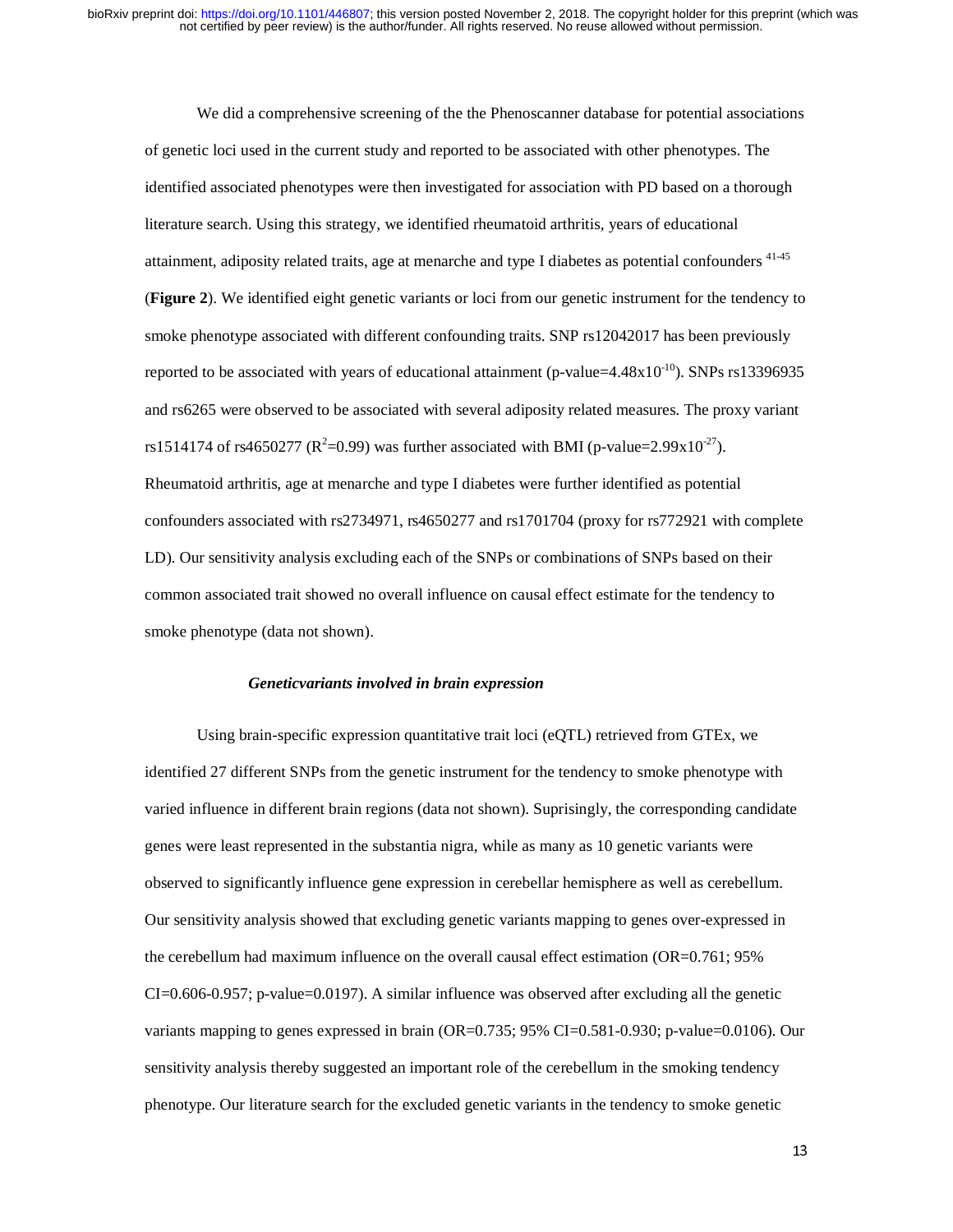instrument influencing expression in cerebellum for potential influence on other biological pathways rules out pleiotropic effect of these variants.

# **Secondary MR analysis**

The descriptive statistics of the genetic instruments selected for the secondary MR analyses are presented in **Table 4**. The causal effect estimates are shown in **Table 5**. We first employed genetic instruments for different traits representative of the smoking phenotype (ever smoker vs. never been a regular smoker, former vs. current smoker and cigarettes per day)  $^{22-23}$ . A previous meta-analysis of GWAS on the ever smoker phenotype in 143,023 individuals of European ancestry identified genetic variants from the *BDNF* gene to be associated with the ever smoker phenotype<sup>22</sup>. Since all the variants were in high LD with each other, we used rs6265, a non-synonymous variant with a functional effect on gene expression, as a proxy for all other variants for the MR analysis. We failed to observe any association (OR=0.545; 95% CI=0.230-1.291; p-value=0.1681). Interestingly, a genetic instrument (rs3025343) for former smokers vs. current smokers showed a trend towards risk for predisposition to PD (OR=1.874;  $95\%$  CI=1.003-3.499; p-value=0.0487). We further extracted a genetic instrument comprised of four uncorrelated genetic variants for a related phenotype of cigarettes per day from a meta-analysis of GWAS on 86,956 individuals, again failing to observe any trend (OR=0.989; 95% CI  $= 0.870 - 1.124$ ; p-value=0.7995)<sup>23</sup>.

We further used a recently published GWAS on alcohol consumption using data from 112,117 individuals from the UK biobank  $^{24}$ . With seven genetic variants as a genetic instrument, we were able to replicate our finding of absence of causal association of alcohol consumption with PD (OR=1.389; 95%CI=0.110-17.563; p-value=0.7621). We further failed to observe any causal association of number of regular coffee cups per day with PD (OR=1.032; 95% CI=0.653-1.632; p-value=0.8405)<sup>27</sup>.

We additionally investigated a protective causal role of cannabis dependence in PD by exploiting a recent GWAS study on cannabis dependence in 2080 cannabis-dependent cases and 6435 cannabis-exposed controls of European descent  $^{25}$ . The study reported a potential role of a cluster of highly linked 26 SNPs spanning a region on chromosome 10. The study further identified a putative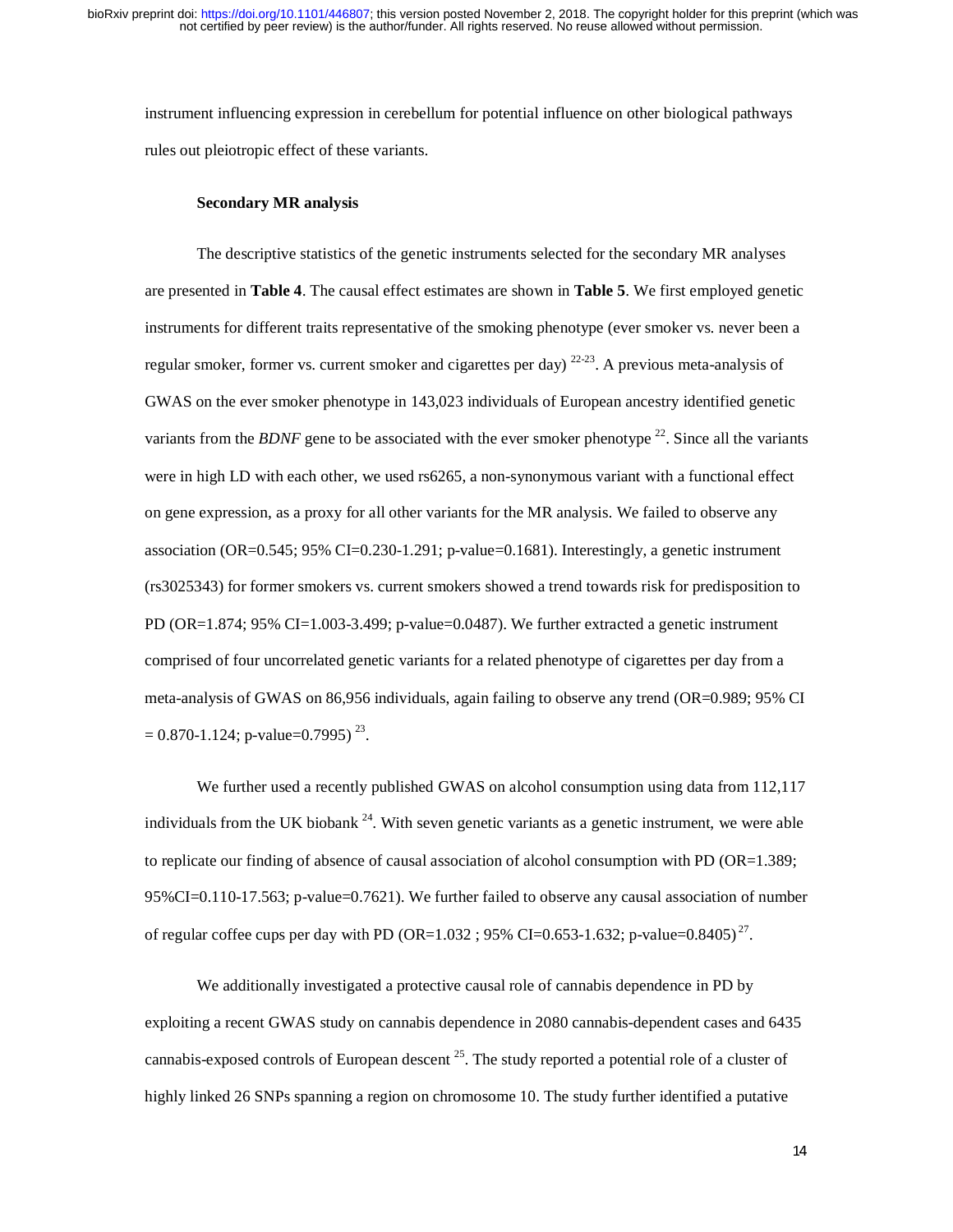functional SNP rs1409568 among this cluster responsible for the observed phenotypic association. Our investigation of a causal role of rs1409568 did not show evidence for a role of cannabis dependence in PD predisposition (OR=0.973; 95%CI=0.811-1.167; p-value=0.7681). A recent GWAS in 1531 Caucasians further reported absence of any significant SNPs with pathological gambling  $^{26}$ . We generated a genetic instrument based on the top hits from the study with a P-value cut off of  $<$ 10<sup>-4</sup> employing 45 uncorrelated genetic variants. We observed no causal association of PD with pathological gambling (OR=1.004; 95% CI=0.991-1.018; p-value=0.5120).

#### **Discussion**

To the best of our knowledge, this is the first comprehensive study exploring the role of risky behaviors as causal factors for PD using a MR approach. The study suggests that the tendency-tosmoke trait is causally related to PD with individuals who started smoking being protected against PD. Our sensitivity analysis further demonstrated robustness of the reported association in the absence of any detectable pleiotropic effect. Furthermore, our secondary MR analysis did not show any causal association of other habitual traits including other smoking phenotypes such as number of cigarettes per day, cannabis dependence, pathological gambling, alcohol and coffee consumption with PD.

Numerous observational studies have previously shown an inverse association of smoking with PD. A meta-analysis merging smoking status trait from 33 different populations demonstrated a risk reduction by 36% for ever- vs never-smokers with consistent results in both case-control and cohort studies<sup>2</sup>. Other epidemiological studies suggested significant gene-by-smoking interaction effects in PD<sup>46, 47</sup>. In our study, we observed a PD risk reduction of  $31\%$  for ever smokers vs never smokers. Although risk reduction effects demonstrated in an observational and in an MR study may not be comparable, a consistency in the direction of protective associations by both the approaches is an important finding.

To validate our results, we performed secondary MR analyses using other habit-related behaviors from other GWAS. The lack of association with a previously reported genetic instrument for ever smoker instrument as well as fomer smoker vs. current smoker may be explained by lower

15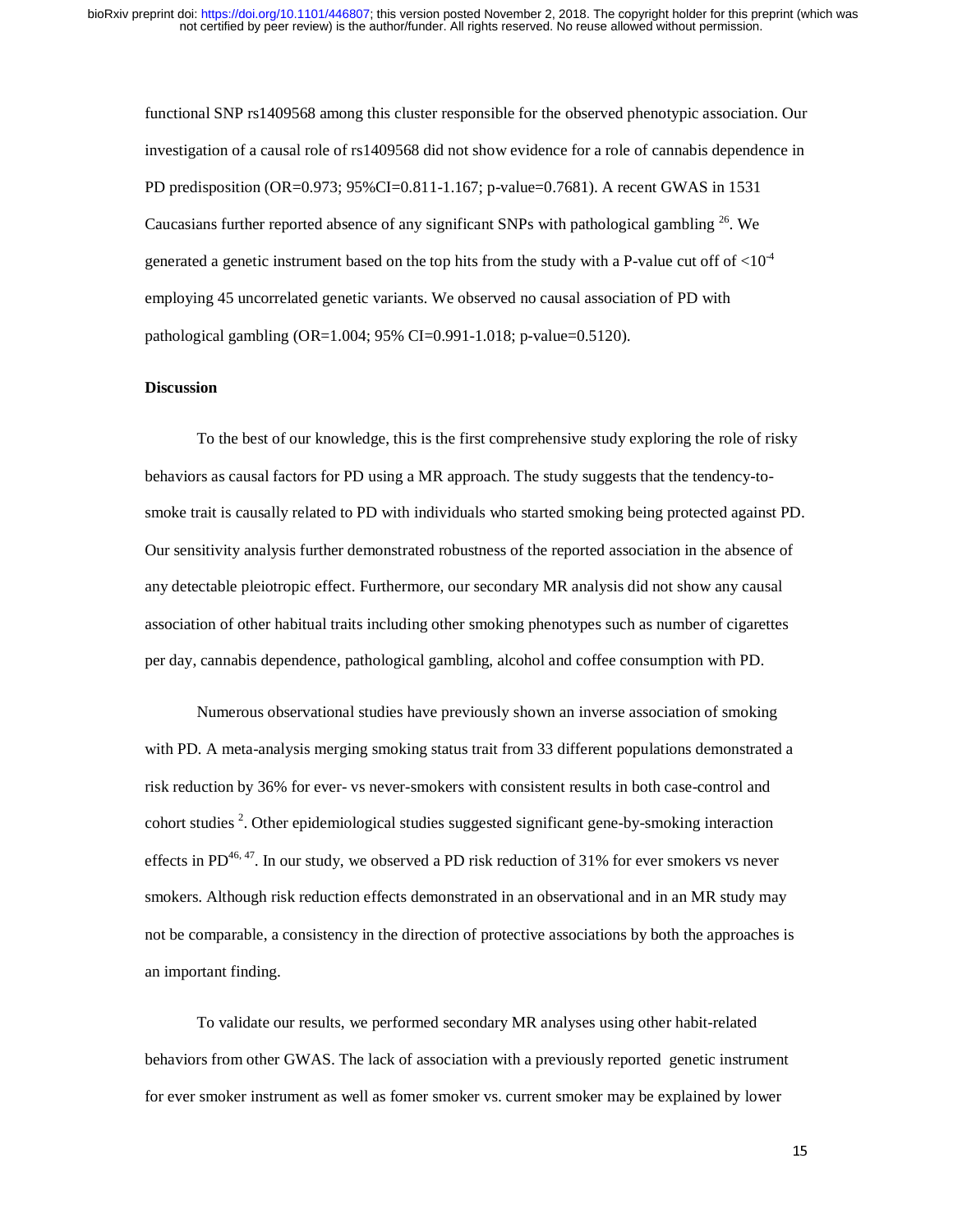power of the GWAS with only one significant variant contributing to the instrument for both MR analyses. We also did not observe an association of PD risk and the number of cigarettes per day. One explanation would be that this continuous phenotype mainly just reflects the tobacco and nicotine exposure, whereas the ever vs never smoking might rather be a sign of risk taking behaviour. Our results thereby clearly imply the need for careful dissection of different smoking phenotypes. This will help understanding the causal role of the tendency to smoke on PD and reveal further insight into the development of the disease.

As outlined in the results section, our MR results on coffee consumption (cups per week) and alcohol consumption (drinks per week) also did not show significant causal associations. However, we cannot exclude that the analysis of coffee and alcohol consumption as quantitative traits may have the same limitations as the analysis of cigarettes smoked per day. Lastly, lack of a causal role of cannabis dependence observed in the present study needs to be further evaluated with stronger genetic instruments.

Absence of association with gambling in our analysis, however, could be attributed to the winner's curse as SNP-exposure estimates used for calculation of casual estimates may be overestimated due to limited power of the study on gambling phenotype. Another important finding of our comprehensive MR analyses was absence of any causal role of drinks per week with PD. Using data from the UK biobank, we were able to replicate our finding of absence of a causal association of alcohol consumption with risk of PD. However, our study suggests a potential causal association of the number of sexual partners and PD risk. To the best of our knowledge, no epidemiological population-based study has yet examined the role of promiscuity on PD risk. Therefore, our MR results need to be interpreted cautiously and independent lines of validation of this association are required to confirm these results.

An important limitation of our current study is that we could not directly assess associations of individual genetic variants with potential confounders of association between risk behavior and PD due to the lack of knowledge of potential confounders and unavailability of individual-level data. Nevertheless, our sensitivity analysis demonstrated that exclusion of loci being associated with PD-

16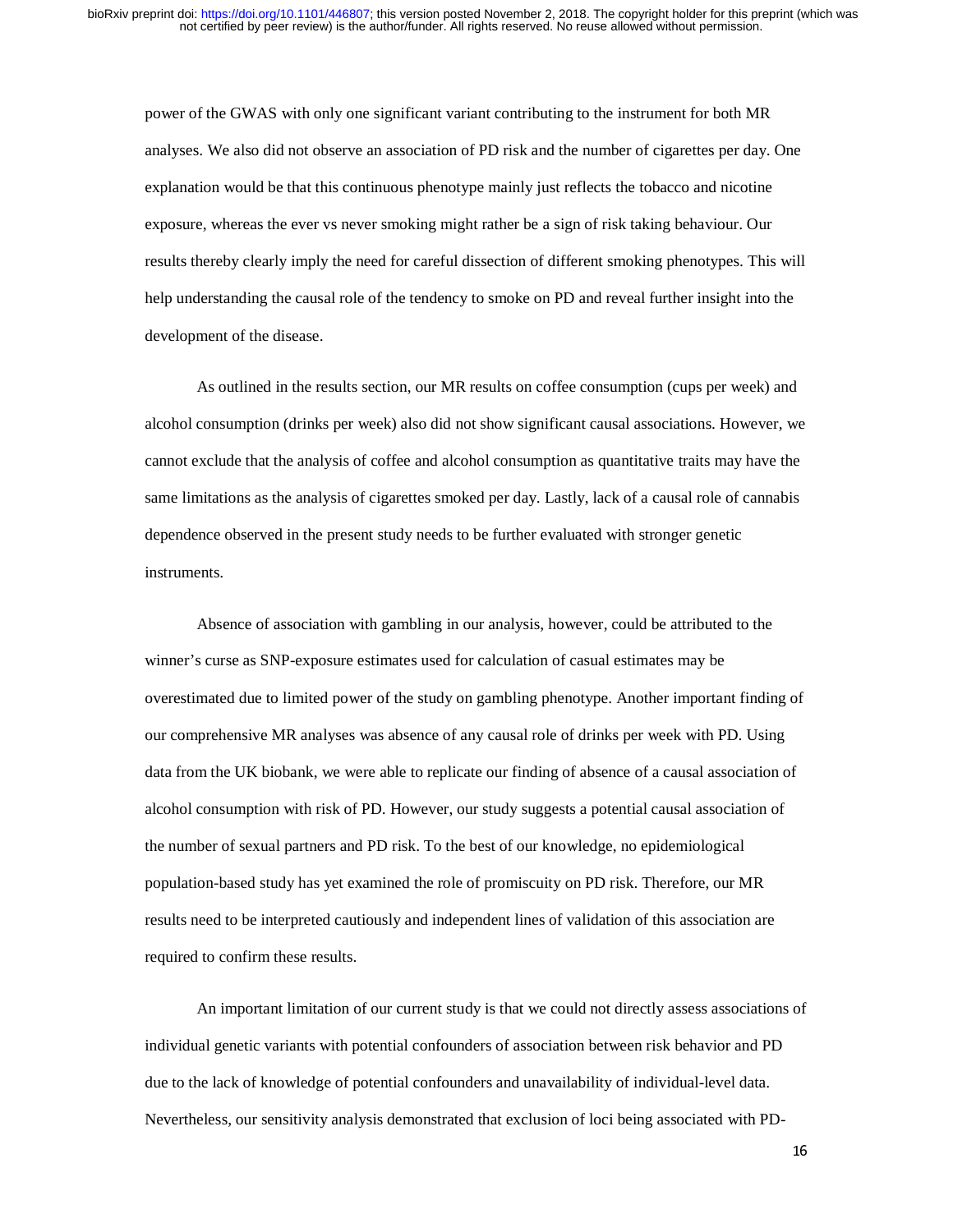associated phenotypes from the MR analyses had no effect on the overall association. We could not further provide data on the degree of sample overlap among GWAS datasets on exposure and outcome in our two-sample MR design. A considerable ovelap could bias the results towards the estimates generated through observational studies. However, this potential limitation could not have any impact on our results as the IVW method using second order weights employed in the current study is known to address this bias. And lastly, before drawing conclusions on the role of risky behavior on PD, we must recognize a critical limitation of our study that we could not do a stratified MR analysis based on dopaminergic treatment in cases as dopaminergic agonists are known to modulate risky behavior in PD patients.

Despite these limitations, to our knowledge, our study represents the most comprehensive MR study to date on risky behavior phenotypes and PD. An extensive sensitivity analysis including use of genetic instruments specific to individual phenotypic traits, use of previous studies, literature search for potential pleiotropic variants and brain expression analysis collectively demonstrate a strong causal protective role of smoking tendency on PD. Furthermore, the role of automobile speeding propensity as a causal risk factor emphasizes the need for a stratified MR based on dopamine-agonist treatment. The present study also demonstrates that careful interpretation of pleiotropic signals and sensitivity analysis based on biological function could lead to fine filtering of GWAS signals. Such an approach may assist in differentiating between mediators and exposures, thereby helping us to construct the causal pathways leading to  $PD^{48}$ .

# **Acknowledgments**

 $\frac{1}{2}$ We acknowledge the investigators of the original study<sup>4</sup> and the PDGene database team<sup>21</sup> for sharing the PD GWAS data used for this study.

#### **Funding**

 $\frac{1}{3}$ This work was supported by grants from the German Research Foundation (Research Unit ProtectMove, FOR 2488).

# **Author's contributions**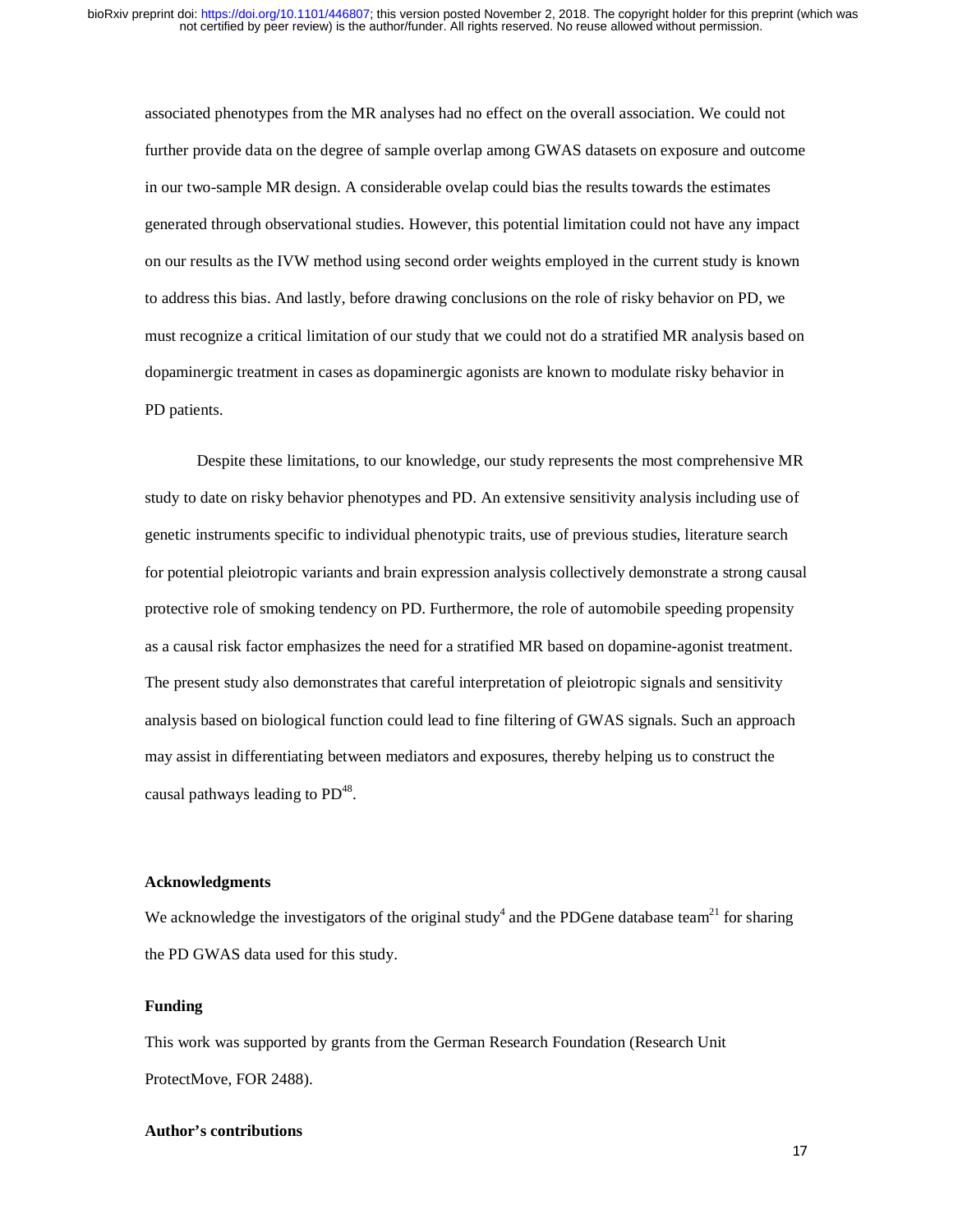SG and CML conceived the idea of the study. SG designed the study, performed the data extraction from the literature and the statistical analyses, wrote the first draft, and revised the final draft of the manuscript. IK supervised study design and statistical analyses. FDG contributed to statistical analysis plan and conducted independent blinded statistical analyses. IK, FDG and CML participated in improving the design of the study, helped to draft the manuscript, and have been involved in revising the manuscript. MK and CK have been involved in revising the manuscript. All authors read and approved of the final manuscript.

# **Availability of data and materials**

Not applicable

# **Ethics Approval and consent to participate**

Not applicable

# $\overline{\phantom{a}}$ **Consent for publication**

Not applicable

# $\frac{1}{3}$ (<br>|<br>| **Competing Interests**

 $\frac{1}{2}$ The authors declare that they have no competing interests.

# $\ddot{\mathbf{a}}$ **List of figures and Tables**

 $\frac{1}{2}$  $\begin{array}{c} \mathbf{y} \\ \mathbf{y} \\ \mathbf{y} \end{array}$ **Figure 1:** Causal association analysis and assessment of pleiotropy for the ever smoking phenotype with Parkinson's disease

A. Scatterplot showing causal effect estimates computed using various MR methods.

B. Funnel plot showing the extent of heterogeneity among the individual Wald ratio estimates.

C. Plot of Cochran's Q estimates for individual SNPs constituting the genetic instrument for ever smoker phenotype using IVW method employing second order weights.

D. Radial MR plot showing the distribution of weights contributed by individual SNPs in the causal effect estimation by IVW method employing second order weights.

**Figure 2**: Triangular representation of results from the present MR study

Abbreviations in the figure: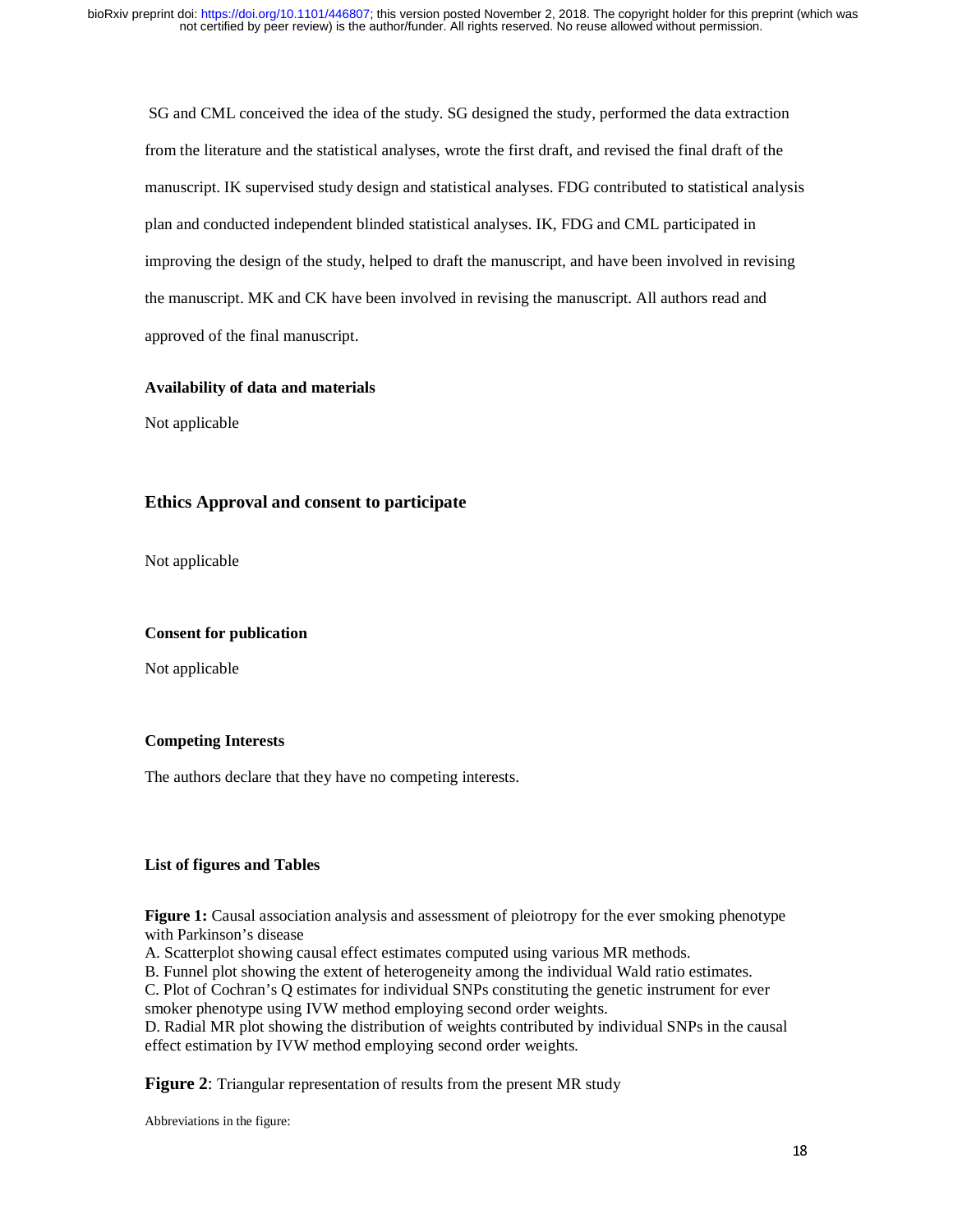SNP: Single Nucleotide Polymorphism Nsnp: Number of SNPs in the genetic instrument for each respective risky behavior  $\beta_{\rm sm}$ : Regression coeffiecient corresponding to each specific SNP for respective arm of the triangle corresponding to each relationship se<sub>sn</sub>: Standard error estimates corresponding to each specific SNP for the respective arm of the triangle corresponding to each relationship GRT : General risk tolerance ADV: Adventurousness ASP : Automobile speeding propensity DPW: Drinks per week ES: Ever vs never smoking NSP: Number of sexual partners  $OR_{GRT}$ ,  $OR_{ADV}$ ,  $OR_{ES}$  : Expressed as odds ratio per log odds of respective risky behavior OR<sub>ASP</sub>, OR<sub>NSP</sub>: Expressed as odds ratio per SD of respective risky behavior

**Table 1.** Summary of genetic instruments used in the present Mendelian randomization analysis.

PD = Parkinson's disease Maximum sample size in PD cohort  $= 42,286$  individuals. \*p-value<5x10<sup>-8</sup> for association with risky behavior in GWAS (20) \*\*Excluded from further analysis (identified using pd.org database) Automobile speed propensity: MAPT (rs62062288); HLA-DQB (rs3021058) Drinks per week: MAPT (rs62055546) Number of sexual partners: MAPT (rs62063281) \*\*\*Excluded from further analysis Adventurousness: rs1492436 and rs35377646 (r2=1.0 with similar effect estimates on exposure). rs1492436 was selected for the present study based on better variance explained by the SNP

**Table 2.** Causal effect estimates using different Mendelian randomization methods and heterogeneity analysis of causal effect estimates for risk taking behaviors.

P-values for effects on PD marked in bold show statistical significance after Bonferroni corrections with a cut-off p-value of 0.05/6 = 0.0083 P-values for test on heterogeneity marked in bold are below 0.05. General risk tolerance: OR per log odds of general risk tolerance Adventuorness: OR per log odds of adventourness Automobile speeding propensity: OR per SD of normalized Automobile speeding propensity Drink per weeks: OR per SD of number of drinks per week Ever smokers: OR per log odds of ever smoking Number of sexual partners: OR per SD of number of sexual partners  $PD =$  Parkinson's disease

\* Computed using second order weights

**Table 3.** Causal effect estimates using unique loci among different phenotypic traits .

PD = Parkinson's disease \* Computed using second order weights

**Table 4.** Summary of genetic instruments used in the Mendelian randomization analysis based on risky- and habit-related behaviors from previous GWAS in European populations.

PD = Parkinson's disease \* For 1 SNP (rs4105144), no proxy was available in PD dataset \*\*For 2 SNPs, no proxy was available \*\*\* Two different sets of SNPs were used. rs2472297 and rs2470893 showed moderate LD (r2=0.658) and hence 2 separate MR analyses were conducting including one SNP at a time.

**Table 5**. Causal effect estimates for habit-related behaviors from previously published GWAS.

PD = Parkinson's disease \* Computed using second order weights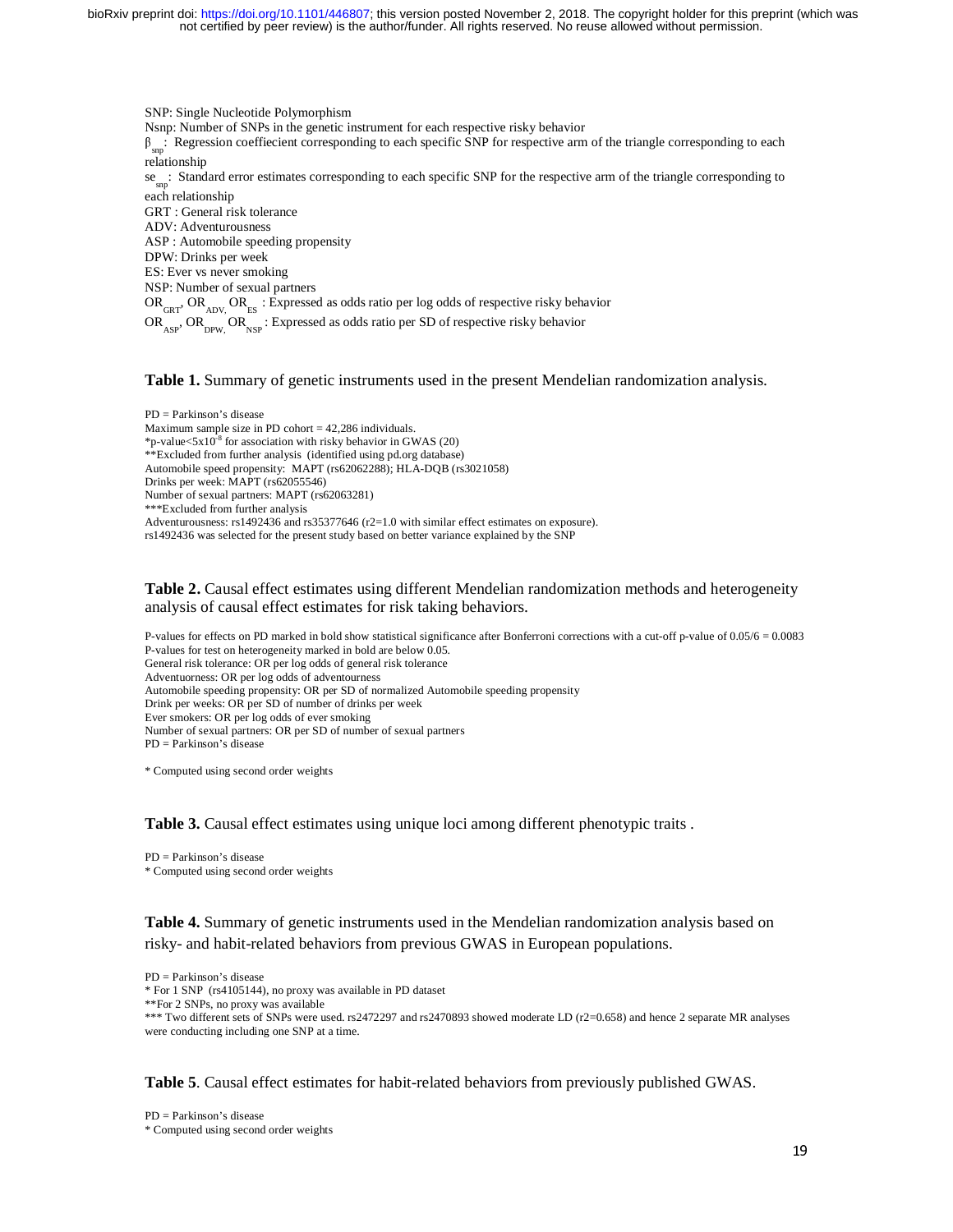\*\*Computed using Wald estimate with delta method \*\*\*Excluding high LD SNP rs2470893 \*\*\*Excluding high LD SNP rs2472297

**Supplementary Table.** List of summary estimates used for the calculation of causal estimates for the primary MR analysis.

Exp: Exposure or phenotype GRT : General risk tolerance ADV: Adventurousness ASP : Automobile speeding propensity DPW: Drinks per week ES: Smoking tendency (Ever vs never smoking) NSP: Number of sexual partners Chr: Chromosome Pos: Position (GRCh37.p13) EA (exp): Effect allele of the SNP in the exposure dataset OA (exp): Other allele of the SNP in the exposure dataset EAF: Effect allele frequency Gene: Gene or nearby gene <sup>β</sup> (exp): Effect estimate of SNP from regression analysis of the SNP with respective exposure se (exp): Standard error of SNP from regression analysis of the SNP with respective exposure p-value (exp): p-value of SNP from regression analysis of the SNP with respective exposure EA (out): Effect allele of the SNP in the PD dataset OA (out): Other allele of the SNP in the PD dataset <sup>β</sup> (out): Effect estimate of SNP from regression analysis of the SNP with PD se (out): Standard error of SNP from regression analysis of the SNP with PD p-value (out): ): p-value of SNP from regression analysis of the SNP with PD PD = Parkinson's disease

# **References**

1. de Lau LM, Breteler MM. Epidemiology of Parkinson's disease. Lancet Neurol. 2006<br>Jun;5(6):525-35.<br>2. Noyce AJ, Bestwick JP, Silveira-Moriyama L, et al. Meta-analysis of early nonmotor f<br>and risk factors for Parkinson di Example proceed<br>2. Noyce AJ<br>and risk factors fi<br>3. Lill CM. C<br>4. Nalls MA<br>data identifies six<br>5. Chang D,<br>studies identifies<br>6. Nalls MA 2. It CM, Bestwick Jost Ann Neurol. 2012 Dec; 72(6):893-901.<br>2. It CM. Genetics of Parkinson's disease. Mol Cell Probes. 2016 Dec;30(6):386-96.<br>2. It CM. Genetics of Parkinson's disease. Mol Cell Probes. 2016 Dec;30(6):386 and Fill CM. Genetics of Parkinson's disease. Mol Cell Probes. 2016 Dec;3<br>
4. Nalls MA, Pankratz N, Lill CM, et al. Large-scale meta-analysis of genot<br>
data identifies six new risk loci for Parkinson's disease. Nat Genet. 3. Lill CM. Genetics of Parkinson's disease. Mol Cell Probes. 2016 Dec;30(6):386-96.<br>4. Nalls MA, Pankratz N, Lill CM, et al. Large-scale meta-analysis of genome-wide ass<br>data identifies six new risk loci for Parkinson's d

data identifies six new risk loci for Parkinson's disease. Nat Genet. 2014 Sep;46(9):989-93.<br>5. Chang D, Nalls MA, Hallgrimsdottir IB, et al. A meta-analysis of genome-wide association<br>studies identifies 17 new Parkinson's data identifies six new risk loci for Parkinson's disease. Nat Genet. 2014 Sep;46(9):989-93.<br>5. Chang D, Nalls MA, Hallgrimsdottir IB, et al. A meta-analysis of genome-wide assoc<br>studies identifies 17 new Parkinson's disea 5. Studies identifies 17 new Parkinson's disease risk loci. Nat Genet. 2017 Oct;49(10):1511-6.<br>
6. Nalls MA, Blauwendraat C, Vallerga CL, et al. Parkinson's disease genetics: identifying nov<br>
1988 Fisk loci, providing caus studies identifies 17 new Parkinson's disease risk loci. Nat Genet. 2017 Oct;49(10):1511-6.<br>6. Nalls MA, Blauwendraat C, Vallerga CL, et al. Parkinson's disease genetics: identifyi<br>risk loci, providing causal insigh

risk locid, Nalls MA. Mendelian Randomization - the Key to Understanding Aspects<br>Parkinson's Disease Causation? Mov Disord. 2016 Apr;31(4):478-83.<br>8. Peres FF, Lima AC, Hallak JEC, Crippa JA, Silva RH, Abilio VC. Cannabidi

6. Nalls MA, Blauwendraat C, Vallerga CL, et al. Parkinson's disease genetics: identifying novel<br>risk loci, providing causal insights and improving estimates of heritable risk. bioRxiv. 2018.<br>7. Noyce AJ, Nalls MA. Mendeli

Parkinson's Disease Causation? Mov Disord. 2016 Apr;31(4):478-83.<br>8. Peres FF, Lima AC, Hallak JEC, Crippa JA, Silva RH, Abilio VC. Cannabidiol as a Promising<br>Strategy to Treat and Prevent Movement Disorders? Front Pharmac Parkinson's Disease Causation? Mov Disord. 2016 Apr;31(4):478-83.<br>8. Peres FF, Lima AC, Hallak JEC, Crippa JA, Silva RH, Abilio VC. (<br>Strategy to Treat and Prevent Movement Disorders? Front Pharmacc<br>9. Coss Strategy to Treat and Prevent Movement Disorders? Front Pharmacol. 2018;9:482.<br>9. Cossu G, Rinaldi R, Colosimo C. The rise and fall of impulse control behavior disorders.<br>Parkinsonism Relat Disord. 2018 Jan;46 Suppl 1:S24-Strategy Cossu G, Rinaldi R, Colosimo C. The rise and fall of impulse control behavior<br>Parkinsonism Relat Disord. 2018 Jan;46 Suppl 1:S24-S9.<br>10. Moore TJ, Glenmullen J, Mattison DR. Reports of pathological gambling, hypom Parkinsonism Relat Disord. 2018 Jan;46 Suppl 1:S24-S9.<br>10. Moore TJ, Glenmullen J, Mattison DR. Reports of pathological gambling, hypersexuality<br>compulsive shopping associated with dopamine receptor agonist drugs. JAMA Int Parkinson Parkinsonian Disorder Theorem II (Slemmullen J, Mattison DR. Reports of compulsive shopping associated with dopamine recepto Dec; 174 (12): 1930-3.<br>11. Ziegler A, Mwambi H, König IR. Mendelian Rand Inferences in 10. Compulsive shopping associated with dopamine receptor agonist drugs. JAMA Intern Med. 2014<br>Dec;174(12):1930-3.<br>11. Ziegler A, Mwambi H, König IR. Mendelian Randomization versus Path Models: Making Causa<br>Inferences in G

Dec;174(12):1930-3.<br>11. Ziegler A, Mwambi H, König IR. Mendelian Randomization versus Path Models: Making C.<br>Inferences in Genetic Epidemiology. Hum Hered. 2015;79(3-4):194-204.<br>Therences in Genetic Epidemiology. Hum Hered 11. Ziegler A, Mw<br>11. Ziegler A, Mw<br>Inferences in Genetic Inferences in Genetic Epidemiology. Hum Hered. 2015;79(3-4):194-204.<br>20<br>
20 Inferences in Genetic Epidemiology. Hum Hered. 2015;79(3-4):194-204.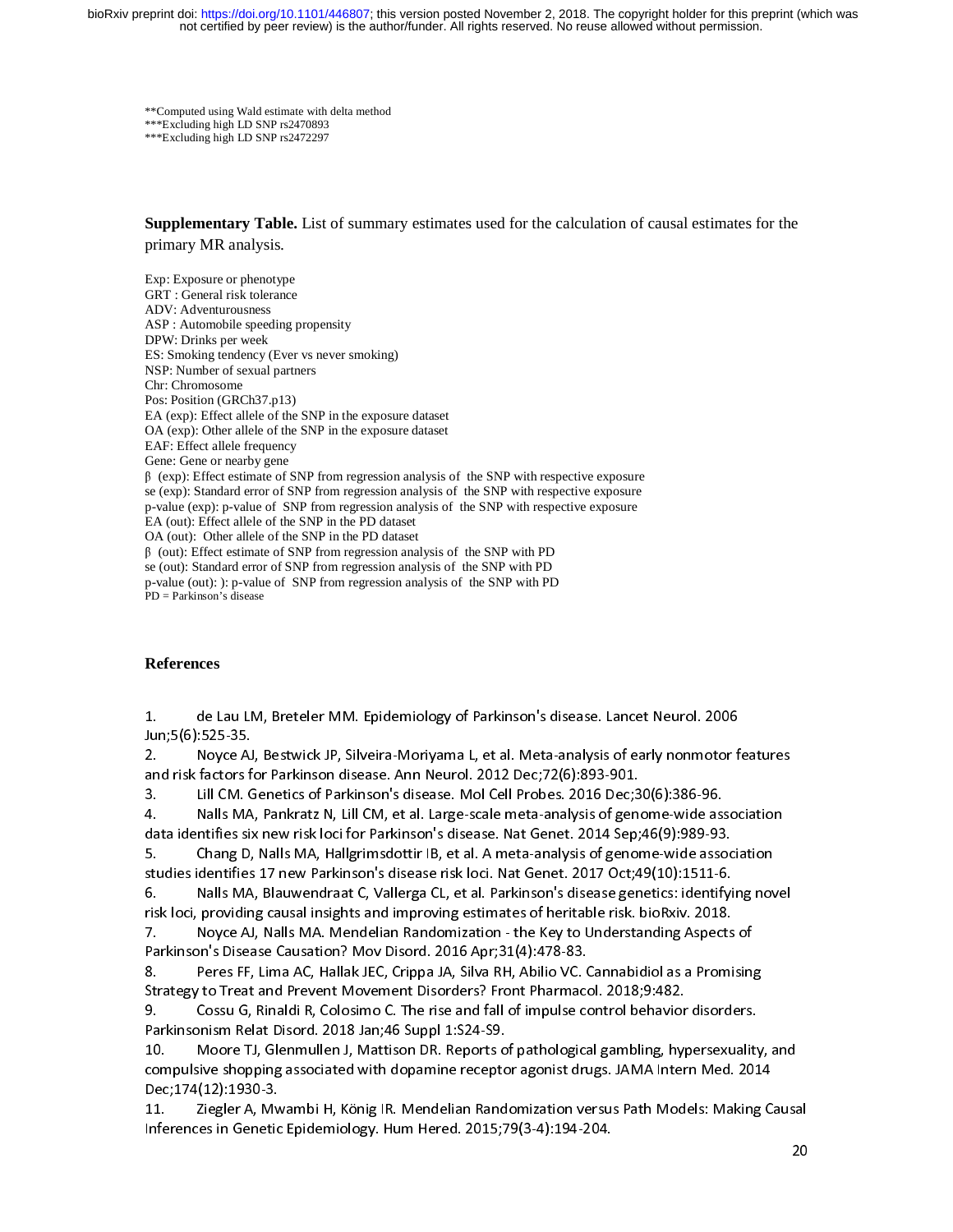12. Principles Somatic and Psychiatric Outcomes: A Large-Scale Cross-Consortium Mendelian<br>
12. Benn M, Nordestgaard BG, Frikke-Schmidt R, Tybjaerg-Hansen A. Low LDL cholesterol, PCSK9<br>
13. Benn M, Nordestgaard BG, Frikke-S Randomization Study. PLoS Med. 2016 Jun;13(6):e1001976.<br>13. Benn M, Nordestgaard BG, Frikke-Schmidt R, Tybjaerg-Hansen A. Low LDL cholesterol, PC<br>and HMGCR genetic variation, and risk of Alzheimer's disease and Parkinson's 13. Benn M, Nordestgaard BG, Frikke-Schmidt R, Tybjaer<br>and HMGCR genetic variation, and risk of Alzheimer's diseas<br>randomisation study. BMJ. 2017 Apr 24;357:j1648.<br>14. Pichler I, Del Greco MF, Gogele M, et al. Serum iron I and HMGCR genetic variation, and risk of Alzheimer's disease and Parkinson's disease: Mendelian<br>randomisation study. BMJ. 2017 Apr 24;357:j1648.<br>14. Pichler I, Del Greco MF, Gogele M, et al. Serum iron levels and the risk

and HMGCR genetic variation, and risk of Alzheimer's disease and Parkinson's disease: Mendelian<br>randomisation study. BMJ. 2017 Apr 24;357:j1648.<br>14. Pichler I, Del Greco MF, Gogele M, et al. Serum iron levels and randomization study. Pichler I, Del Greco MF, Gogele M, et al. Ser<br>Mendelian randomization study. PLoS Med. 2013;1<br>15. Noyce AJ, Kia DA, Hemani G, et al. Estimatir<br>of Parkinson disease: A Mendelian randomisation s<br>16. Lars Mendelian randomization study. PLoS Med. 2013;10(6):e1001462.<br>15. Noyce AJ, Kia DA, Hemani G, et al. Estimating the causal influence of body mass index on risk<br>of Parkinson disease: A Mendelian randomisation study. PLoS Me Mendelian Royce AJ, Kia DA, Hemani G, et al. Estimating the causal inf<br>of Parkinson disease: A Mendelian randomisation study. PLoS Med.<br>16. Larsson SC, Singleton AB, Nalls MA, Richards JB, Internation<br>C. No clear support f 16. Interpretation disease: A Mendelian randomisation study. PLoS Med. 2017 Jun;14(6):e1002314.<br>16. Interson SC, Singleton AB, Nalls MA, Richards JB, International Parkinson's Disease Genomics<br>2. No clear support for a rol Consumer Consumer Consumer Consumer Consumers Consumer C. No clear support for a role for vitamin D in Parkinson's disease: A Mendelian randomization<br>
Mov Disord. 2017 Aug;32(8):1249-52.<br>
17. Kobylecki CJ, Nordestgaard BG, 16. Larsson SC, Singleton AB, Nalls MA, Richards JB, International Parkinson's Disease Genomics<br>C. No clear support for a role for vitamin D in Parkinson's disease: A Mendelian randomization study<br>Mov Disord. 2017 Aug;32(8

C. No clear support for a role for vitamin D in Parkinson's disease: A Mendelian randomization study. 17. Kobylecki CJ, Nordestgaard BG<br>
17. Kobylecki CJ, Nordestgaard BG<br>
mendelian randomization study. Ann I<br>
18. Kia DA, Noyce AJ, White J, et a<br>
between circulating urate levels and P<br>
19. Burgess S, Bowden J. Integratii<br> 17. Kobylecki CJ, Nordestgaard BG, Afzal S. Plasma urate and risk of Parkinson's disease: A<br>mendelian randomization study. Ann Neurol. 2018 Jul 16.<br>18. Kia DA, Noyce AJ, White J, et al. Mendelian randomization study shows mendelian randomization study. The studies and Parkinson's disease. *I*<br>18. In Kia DA, Noyce AJ, White J, et al. Mendelian random<br>between circulating urate levels and Parkinson's disease. *I*<br>19. In Burgess S, Bowden J. In 18. Between circulating urate levels and Parkinson's disease. Ann Neurol. 2018 Jul 16.<br>19. Burgess S, Bowden J. Integrating summarized data from multiple genetic variants in<br>Mendelian randomization: bias and coverage prope between circulating urate levels and Parkinson's disease. Ann Neurol. 2018 Jul 16.<br>19. Burgess S, Bowden J. Integrating summarized data from multiple genetic v.<br>Mendelian randomization: bias and coverage properties o

Mendelian randomization: bias and coverage properties of inverse-variance weighted methodorum<br>ArXiv:151204486 2015.<br>20. Linnér RK, Biroli P, Kong E, et al. Genome-wide study identifies 611 loci associated w<br>tolerance and r arXiv:151204486 2015.<br>20. Linnér RK, Biroli P, Kong E, et al. Genome-wide study identifies 611 loci associated with r<br>tolerance and risky behaviors. bioRxiv. 2018.<br>21. Lill CM, Roehr JT, McQueen MB, et al. Comprehensive re 20. Linnér RK, Biroli<br>tolerance and risky beh.<br>21. Lill CM, Roehr J<br>meta-analyses in Parkin<br>2012;8(3):e1002548.<br>22. Tobacco and Ge<br>associated with smoking<br>23. Thorgeirsson TE 20. Linnér Renamies Many Collection and Clerance and risky behaviors. bioRxiv. 2018.<br>21. Lill CM, Roehr JT, McQueen MB, et al. Comprehensive research synopsis and systematic<br>2012;8(3):e1002548.<br>2012;8(3):e1002548.<br>22. Toba 21. Lill CM, Roehr JT, McQueen MB, et al<br>meta-analyses in Parkinson's disease genetics<br>2012;8(3):e1002548.<br>22. Tobacco and Genetics Consortium. G<br>associated with smoking behavior. Nat Genet<br>23. Thorgeirsson TE, Gudbjartsso meta-analyses in Parkinson's disease genetics: The PDGene database. PLoS Genet.<br>2012;8(3):e1002548.<br>22. Tobacco and Genetics Consortium. Genome-wide meta-analyses identify multiple loci<br>associated with smoking beha

meta-analyses in Parkinson's disease genetics: The PDGene database. PLoS Genet.<br>2012;8(3):e1002548.<br>22. Tobacco and Genetics Consortium. Genome-wide meta-analyses identify m<br>associated with smoking behavior. Nat Ge 22. Tobacco and associated with smok<br>associated with smok<br>23. Thorgeirsson<br>and CYP2A6 affect sm<br>24. Clarke T-K, Ac<br>consumption and gen<br>bioRxiv. 2017.<br>25. Agrawal A, Ch associated with smoking behavior. Nat Genet. 2010 May;42(5):441-7.<br>23. Thorgeirsson TE, Gudbjartsson DF, Surakka I, et al. Sequence variants at CHRNB3-CHRN<br>and CYP2A6 affect smoking behavior. Nat Genet. 2010 May;42(5 23. Thorgeirsson TE, Gudbjartsson DF, Surakka I, et al. Sequence v<br>and CYP2A6 affect smoking behavior. Nat Genet. 2010 May;42(5):448-<br>24. Clarke T-K, Adams MJ, Davies G, et al. Genome-wide associatic<br>consumption and geneti and CYP2A6 affect smoking behavior. Nat Genet. 2010 May;42(5):448-53.<br>24. Clarke T-K, Adams MJ, Davies G, et al. Genome-wide association study of alcohol<br>consumption and genetic overlap with other health-related traits in 24. Clarke T-K, Adams MJ, Davies G, et al. Genome-wide association st<br>consumption and genetic overlap with other health-related traits in UK Bio<br>bioRxiv. 2017.<br>25. Agrawal A, Chou YL, Carey CE, et al. Genome-wide associati 24. Consumption and genetic overlap with other health-related traits in UK Biobank (N=112,1<br>25. Agrawal A, Chou YL, Carey CE, et al. Genome-wide association study identifies a n<br>25. Agrawal A, Chou YL, Carey CE, et al. Gen

bioRxiv. 2017.<br>25. Agrawal A, Chou YL, Carey CE, et al. Genome-wide association study identifies a novel<br>for cannabis dependence. Mol Psychiatry. 2018 May;23(5):1293-302.<br>26. Lang M, Lemenager T, Streit F, et al. Genome-wi bioRxiv. 2017.<br>
25. Agrawal A, Chou YL, Carey CE, et al. Genome-wide association study identifies a novel locus<br>
for cannabis dependence. Mol Psychiatry. 2018 May;23(5):1293-302.<br>
26. Lang M, Lemenager T, Streit F, et al. for cannabis dependence. Mol Psychiatry. 2018 May;23(5):1293-302.<br>26. Lang M, Lemenager T, Streit F, et al. Genome-wide association study of pathological<br>gambling. Eur Psychiatry. 2016 Aug;36:38-46.<br>27. Coffee and Caffeine 26. Lang M, Lemenager T, Streit F, et al. Genome-wide associatior<br>gambling. Eur Psychiatry. 2016 Aug;36:38-46.<br>27. Coffee and Caffeine Genetics Consortium, Cornelis MC, Byrne<br>analysis identifies six novel loci associated w gambling. Eur Psychiatry. 2016 Aug;36:38-46.<br>27. Coffee and Caffeine Genetics Consortium, Cornelis MC, Byrne EM, et al. Genome-wide analysis identifies six novel loci associated with habitual coffee consumption. Mol Psychi gambling. Eur Pysham, Published Care 27.<br>
27. Coffee and Caffeine Genetics Consorti<br>
analysis identifies six novel loci associated wit<br>
May;20(5):647-56.<br>
28. Grover S, Del Greco MF, Stein CM, Zie;<br>
2017;1666:581-628.<br>
29.

May;20(5):647-56.<br>28. Grover S, Del Greco MF, Stein CM, Ziegler A. Mendelian Randomization. Methods Mol Biol.<br>2017;1666:581-628.<br>29. Li B, Martin E. An approximation to the F-distribution using the chi-square distribution. May, 2017; 1666: 581-628<br>2017; 1666: 581-628<br>29. Li B, Martin<br>Computational Stat<br>30. Brion MJ, S<br>randomization stud<br>31. Bowden J, I<br>data Mendelian rar

randomization studies. Int J Epidemiol. 2013 Oct;42(5):1497-501.

2017;1666:581-628.<br>29. Li B, Martin E. An approximation to the F-distribution using the chi-square distribution.<br>20. Li B, Martin E. An approximation to the F-distribution using the chi-square distribution.<br>20. Brion MJ, S 29. Li B, Martin E<br>Computational Statis<br>30. Brion MJ, Shandomization studie<br>31. Bowden J, De<br>data Mendelian rand<br>32. Bowden J, Dandomization with

Computational Statistica and Data Analysis. 2002;40(1):6.<br>20. Brion MJ, Shakhbazov K, Visscher PM. Calculating statistical power in Mendelian<br>randomization studies. Int J Epidemiol. 2013 Oct;42(5):1497-501.<br>21. Bowden J, D **EXAMPLE ANALYSIS.** Brion MJ, Shakhbazov K, Visscher PM. Calculating<br>randomization studies. Int J Epidemiol. 2013 Oct;42(5):149<br>31. Bowden J, Del Greco MF, Minelli C, et al. Improvin<br>data Mendelian randomization: moving be randomization studies. Int J Epidemiol. 2013 Oct;42(5):1497-501.<br>31. Bowden J, Del Greco MF, Minelli C, et al. Improving the accuracy of two-sample s<br>data Mendelian randomization: moving beyond the NOME assumption. bioRxiv France Manuslav Bowden J, Del Greco MF, Minelli C, et al. Improving the ac<br>data Mendelian randomization: moving beyond the NOME assum<br>32. Bowden J, Davey Smith G, Haycock PC, Burgess S. Consiste<br>Randomization with Some Inv data Mendelian randomization: moving beyond the NOME assumption. bioRxiv. 2017.<br>32. Bowden J, Davey Smith G, Haycock PC, Burgess S. Consistent Estimation in Mendelian<br>Randomization with Some Invalid Instruments Using a Wei data Mendelian Rendelian Rendelian Rendelian Rendelian Rendelian Rendelian Rendelian Rendelian Rendelian Rende<br>
Randomization with Some Invalid Instruments Using a Weighted Median Estimator. Ge<br>
epidemiology. 2016 May;40(4 Randomization with Some Invalid Instruments Using a Weighted Median Estimator. Genetic<br>epidemiology. 2016 May;40(4):304-14.  $\mathsf{epidemiology.}\ 2016\ \mathsf{May};40(4):304\,\mathsf{-}14.$ epidemiology. 2016 May;40(4):304-14.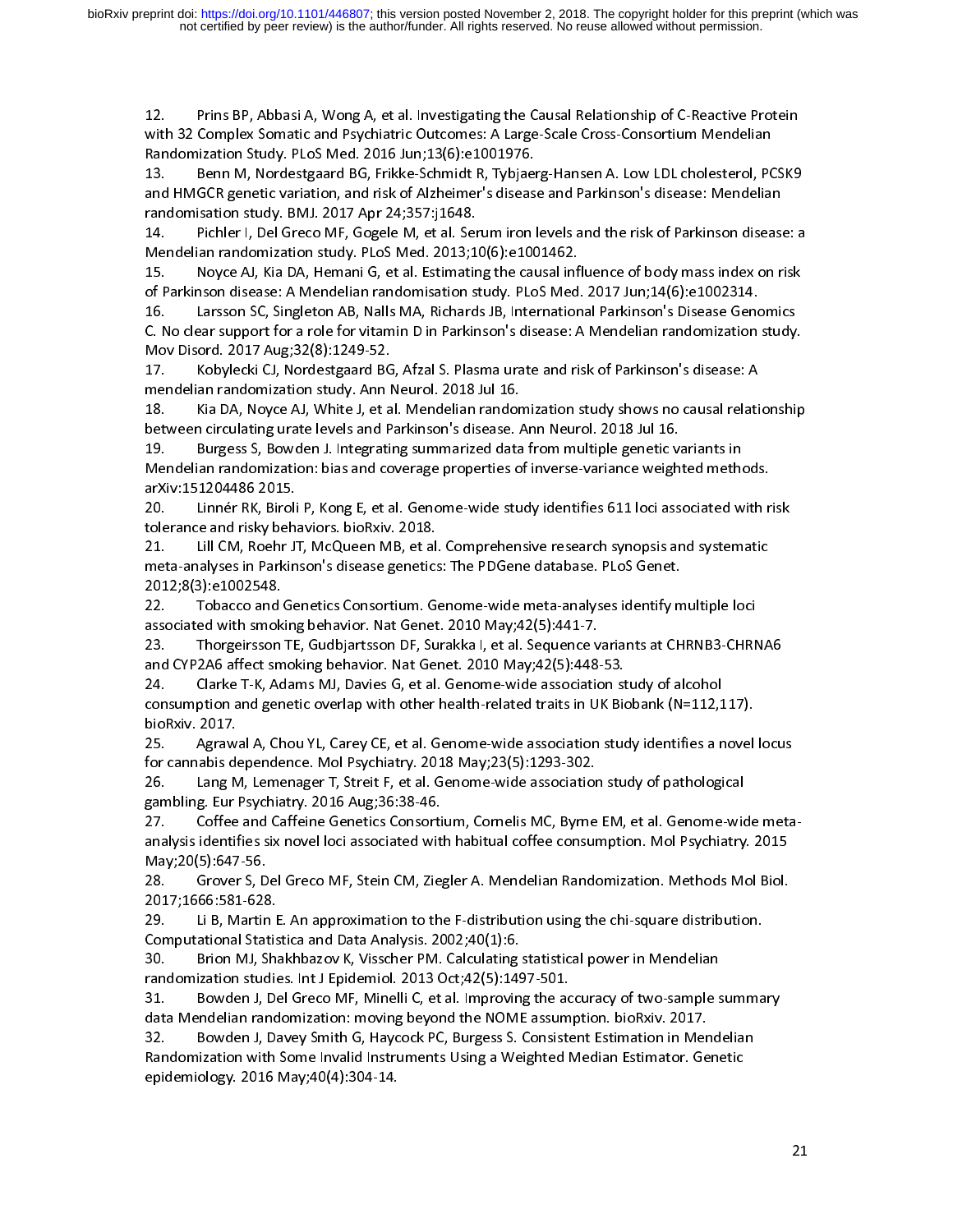133. Bowden J, Davey Smith G, Bowden J, Robust inference in summary data Mendelian<br>134. Hartwig FP, Davey Smith G, Bowden J. Robust inference in summary data Mendelian<br>134. Hartwig FP, Davey Smith G, Bowden J. Robust infer effect of the stimate of the stimate of the stimate of the stimate of the stimate in summary data Mendelian<br>Frandomization via the zero modal pleiotropy assumption. Int J Epidemiol. 2017 Dec 1;46(6):1985-98<br>35. Del Greco M 34.<br>rand<br>35.<br>rand<br>20;3<br>36.<br>adju randomization via the zero modal pleiotropy assumption. Int J Epidemiol. 2017 Dec 1;46(6):1<br>35. Del Greco MF, Minelli C, Sheehan NA, Thompson JR. Detecting pleiotropy in Mendelia<br>randomisation studies with summary data and 35. Del Greco MF, Minelli C, Sheehan NA, Thompson JR. Detecting pleiotropy in Mendelian<br>randomisation studies with summary data and a continuous outcome. Stat Med. 2015 Sep<br>20;34(21):2926-40.<br>36. Rucker G, Schwarzer G, Car

35. Bowden J, Spiller W, Del Greco MF, et al. Improving the visualization, interpretation and a continuous outcome. Stat Med. 2015 Sep 20;34(21):2926-40.<br>36. Rucker G, Schwarzer G, Carpenter JR, Binder H, Schumacher M. Tre 20;34(21):2926-40.<br>20;34(21):2926-40.<br>36. Rucker G, Schwarzer G, Carpenter JR, Binder H, Schumacher M. Treatment-effect e<br>adjusted for small-study effects via a limit meta-analysis. Biostatistics. 2011 Jan;12(1):122-4<br>37. 20;34(21):2926-40. adjusted for small-study effects via a limit meta-analysis. Biostatistics. 2011 Jan;12(1):122-42.<br>adjusted for small-study effects via a limit meta-analysis. Biostatistics. 2011 Jan;12(1):122-42.<br>37. Bowden J, Del Greco MF adjusted for small-study of small-study of Sheehan N, Thompson J. A framew<br>37. Bowden J, Del Greco MF, Minelli C, Davey Smith G, Sheehan N, Thompson J. A framew<br>the investigation of pleiotropy in two-sample summary data Me

the investigation of pleiotropy in two-sample summary data Mendelian randomization. Stat Med.<br>2017 May 20;36(11):1783-802.<br>38. Bowden J, Spiller W, Del Greco MF, et al. Improving the visualization, interpretation and<br>analy 2017 May 20;36(11):1783-802.<br>38. Bowden J, Spiller W, Del Greco MF, et al. Improving the visualization, interpretation and<br>analysis of two-sample summary data Mendelian randomization via the Radial plot and Radial<br>regressi 2017 May 2018 12, 2018<br>2018 Bowden J, Spiller W, De<br>2018 analysis of two-sample summar<br>regression. Int J Epidemiol. 2013<br>2018 Staley JR, Blackshaw J, k<br>phenotype associations. Bioinfo<br>2018 GTEx Consortium. Huma<br>2018 Hall B analysis of two-sample summary data Mendelian randomization via the Radial plot and Radial<br>regression. Int J Epidemiol. 2018 Jun 28.<br>39. Staley JR, Blackshaw J, Kamat MA, et al. PhenoScanner: a database of human genotype-<br>

analysis on. Int J Epidemiol. 2018 Jun 28.<br>
39. Staley JR, Blackshaw J, Kamat MA, et al. PhenoScanner: a database of human genotype<br>
phenotype associations. Bioinformatics. 2016 Oct 15;32(20):3207-9.<br>
40. GTEx Consortium. France Staley JR, Blackshaw J, Kamat MA<br>29. Staley JR, Blackshaw J, Kamat MA<br>phenotype associations. Bioinformatics.<br>40. GTEx Consortium. Human genom<br>multitissue gene regulation in humans. S<br>41. Rugbjerg K, Friis S, Ritz B phenomics. The Genotype-Tissue Ex<br>multitissue gene regulation in humans. Science. 2015 May 8;348(623<br>41. Rugbjerg K, Friis S, Ritz B, Schernhammer ES, Korbo L, Olsen J<br>for Parkinson disease: a population-based case-control multitissue gene regulation in humans. Science. 2015 May 8;348(6235):648-60.<br>41. Rugbjerg K, Friis S, Ritz B, Schernhammer ES, Korbo L, Olsen JH. Autoimmune disease and rifor Parkinson disease: a population-based case-cont 41. Rugbjerg K, Friis S, Ritz B, Schernhammer ES, Korbo L, Olsen JH. Autoimr<br>for Parkinson disease: a population-based case-control study. Neurology. 2009 M<br>42. Kotagal V, Bohnen NI, Muller ML, et al. Educational attainmen

43. Park K, Oeda T, Kohsaka M, Tomita S, Umemura A, Sawada H. Low body mass index and life

for Parkinson disease: a population-based case-control study. Neurology. 2009 Nov 3;73(18):1462-8.<br>42. Kotagal V, Bohnen NI, Muller ML, et al. Educational attainment and motor burden in<br>Parkinson's disease. Mov Disord. 201 42. Kotagal V, Bohnen NI, Muller ML, et al. Educational attainment and motor burden in<br>Parkinson's disease. Mov Disord. 2015 Jul;30(8):1143-7.<br>43. Park K, Oeda T, Kohsaka M, Tomita S, Umemura A, Sawada H. Low body mass ind

Parkinson's disease. Mov Disord. 2015 Jul;30(8):1143-7.<br>43. Park K, Oeda T, Kohsaka M, Tomita S, Umemura A, Sawada H. Low body mass index a<br>prognosis in Parkinson's disease. Parkinsonism Relat Disord. 2018 May 15.<br>44 Parkinson's disease. Mov Disord. 2015 Jul;30(8):1143-7.<br>43. Park K, Oeda T, Kohsaka M, Tomita S, Umemura<br>prognosis in Parkinson's disease. Parkinsonism Relat Dise<br>44. Cereda E, Barichella M, Cassani E, Caccialanza R,<br>featu prognosis in Parkinson's disease. Parkinsonism Relat Disord. 2018 May 15.<br>44. Cereda E, Barichella M, Cassani E, Caccialanza R, Pezzoli G. Reproductive factors and clinical<br>features of Parkinson's disease. Parkinsonism Rel prognosis in Parkinson's disease. Parkinsonism Relat Disord. 2018 May 15.<br>44. Cereda E, Barichella M, Cassani E, Caccialanza R, Pezzoli G. Reprodu<br>features of Parkinson's disease. Parkinsonism Relat Disord. 2013 Dec;19(12<br> Features of Parkinson's disease. Parkinsonism Relat Disord. 2013 Dec;19(12):1094-9.<br>45. De Pablo-Fernandez E GR, Pakpoor J, Noyce AJ, Warner TT. Association between diabetes an<br>subsequent Parkinson disease: A record-linkag features of Parkinson's disease. Parkinsonism Relat Disord. 2013 Dec;19(12):1094-9.<br>45. De Pablo-Fernandez E GR, Pakpoor J, Noyce AJ, Warner TT. Association betwert<br>subsequent Parkinson disease: A record-linkage coho

subsequent Parkinson disease: A record-linkage cohort study. Neurology. 2018.<br>46. Chuang YH, Lee PC, Vlaar T, et al. Pooled analysis of the HLA-DRB1 by smoking interaction in<br>Parkinson disease. Ann Neurol. 2017 Nov;82(5):6 subsequent Parkinson disease. Ann Neurol. 2017 Nov;82(5):655-64.<br>Parkinson disease. Ann Neurol. 2017 Nov;82(5):655-64.<br>47. Lee PC, Ahmed I, Loriot MA, et al. Smoking and Parkinson disease: Evide<br>smoking interactions. Neuro Parkinson disease. Ann Neurol. 2017 Nov;82(5):655-64.<br>47. Lee PC, Ahmed I, Loriot MA, et al. Smoking and Parkinson disease: Evidence for gene-by-<br>smoking interactions. Neurology. 2018 Feb 13;90(7):e583-e92.<br>48. Grover S, D Parkinson disease. Ann Neurol. 2017 Nov;82(5):655-64.<br>47. Lee PC, Ahmed I, Loriot MA, et al. Smoking and Parkinson disease: Evidence for gene-by-<br>5 smoking interactions. Neurology. 2018 Feb 13;90(7):e583-e92.<br>48. Grover S, Shower S, Del Greco MF, König I. Evaluating the current<br>studies: A protocol for a systematic review on methodological<br>neurodegenerative disorder as a model outcome. Syst Rev. 201 tudies: A protocol for a systematic review on methodological and clinical aspects using<br>neurodegenerative disorder as a model outcome. Syst Rev. 2018.<br>The current state of Mendelian randomization randomization randomizatio statution: A protocol for a systematic review on methodological and clinical applications, and clinical aspects using the component of the component of the component of the component of the component of the component of th neurodegenerative disorder as a model outcome. Syst Rev. 2018.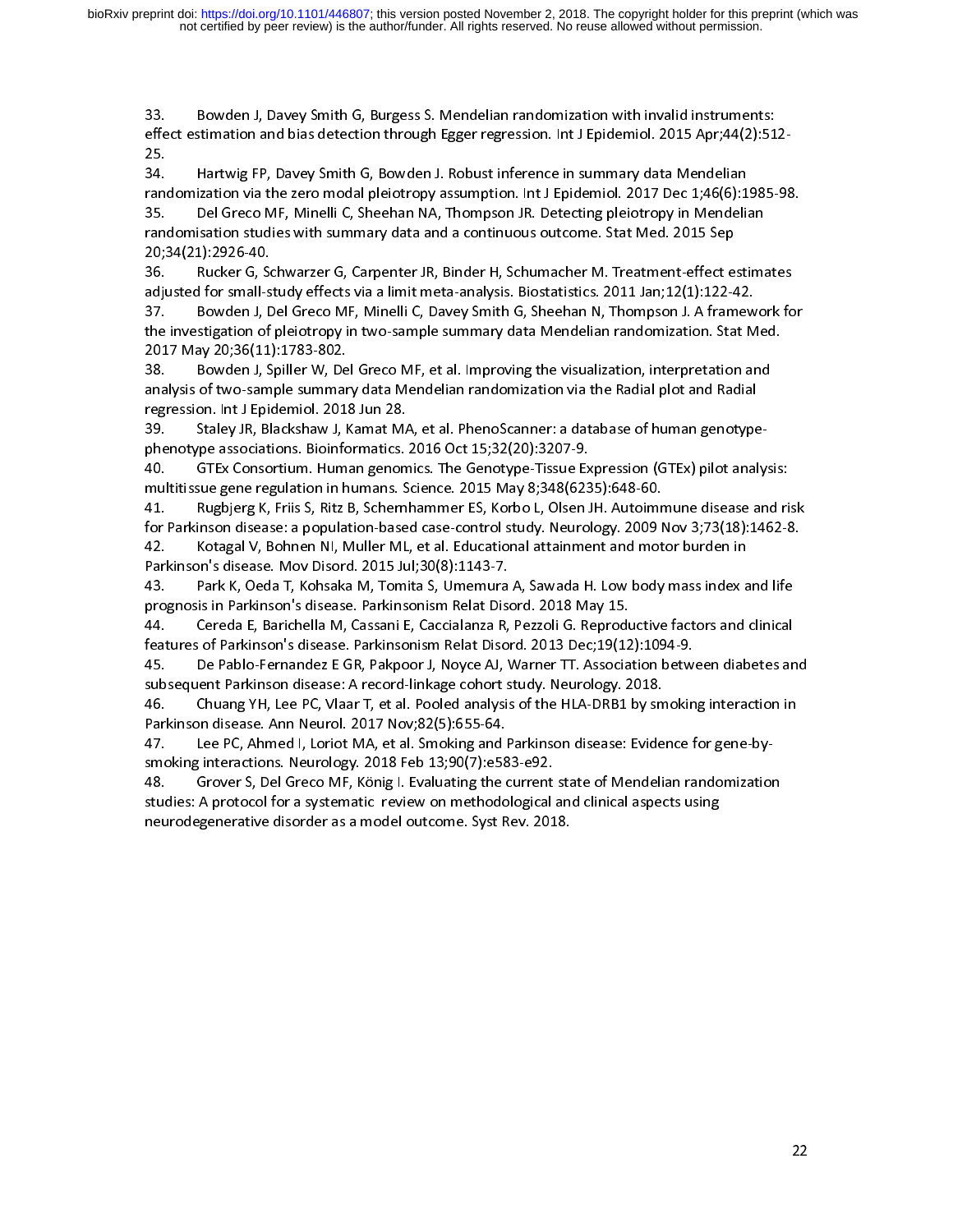

100

**SNP** 

150

200

 $\overline{\mathbf{2}}$ 

 $\Omega$ 

 $\bf{0}$ 

50

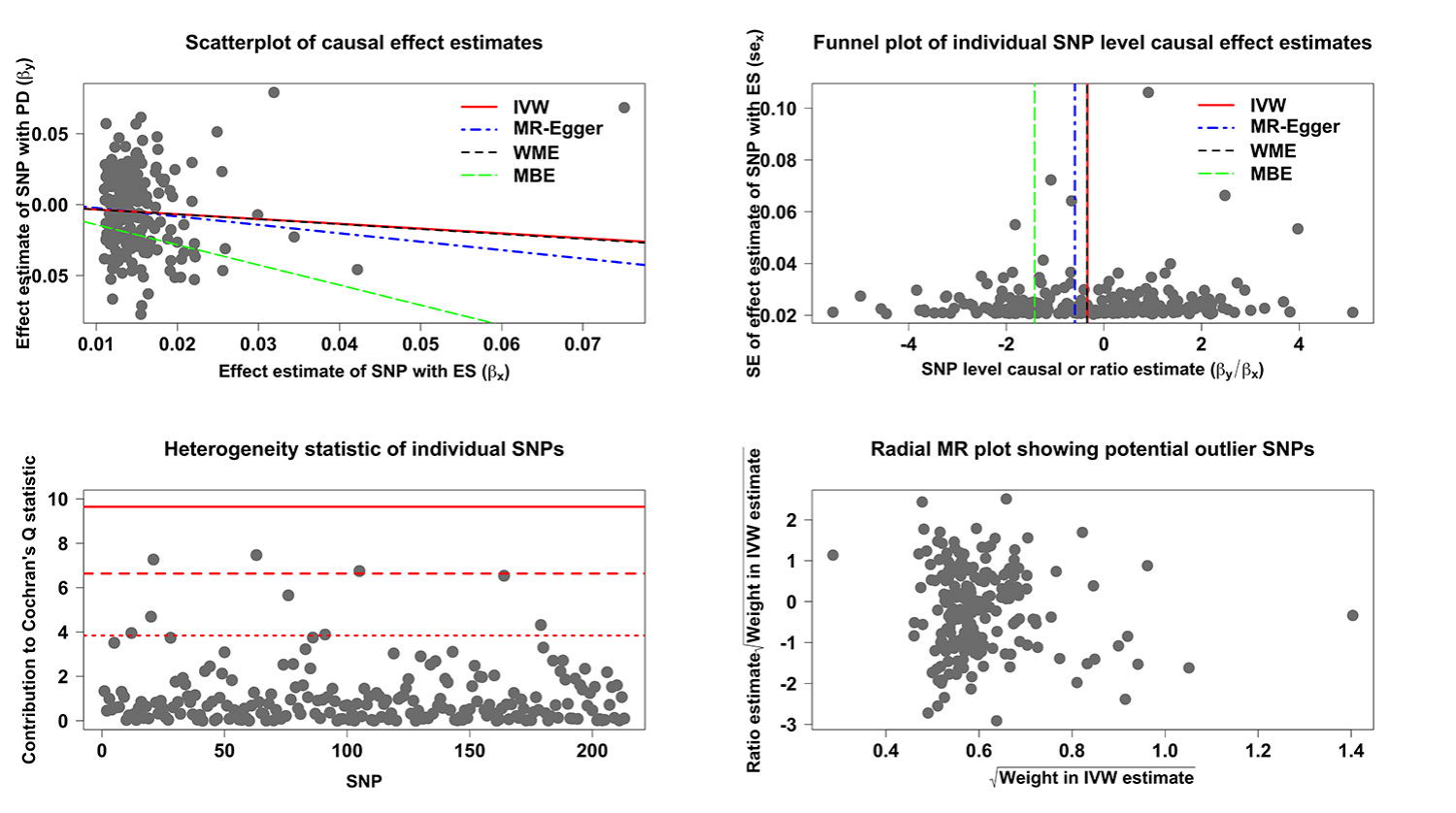

OR<sub>NSP</sub> = 1.473; 95% CI = 1.079-2.010; P = 0.0152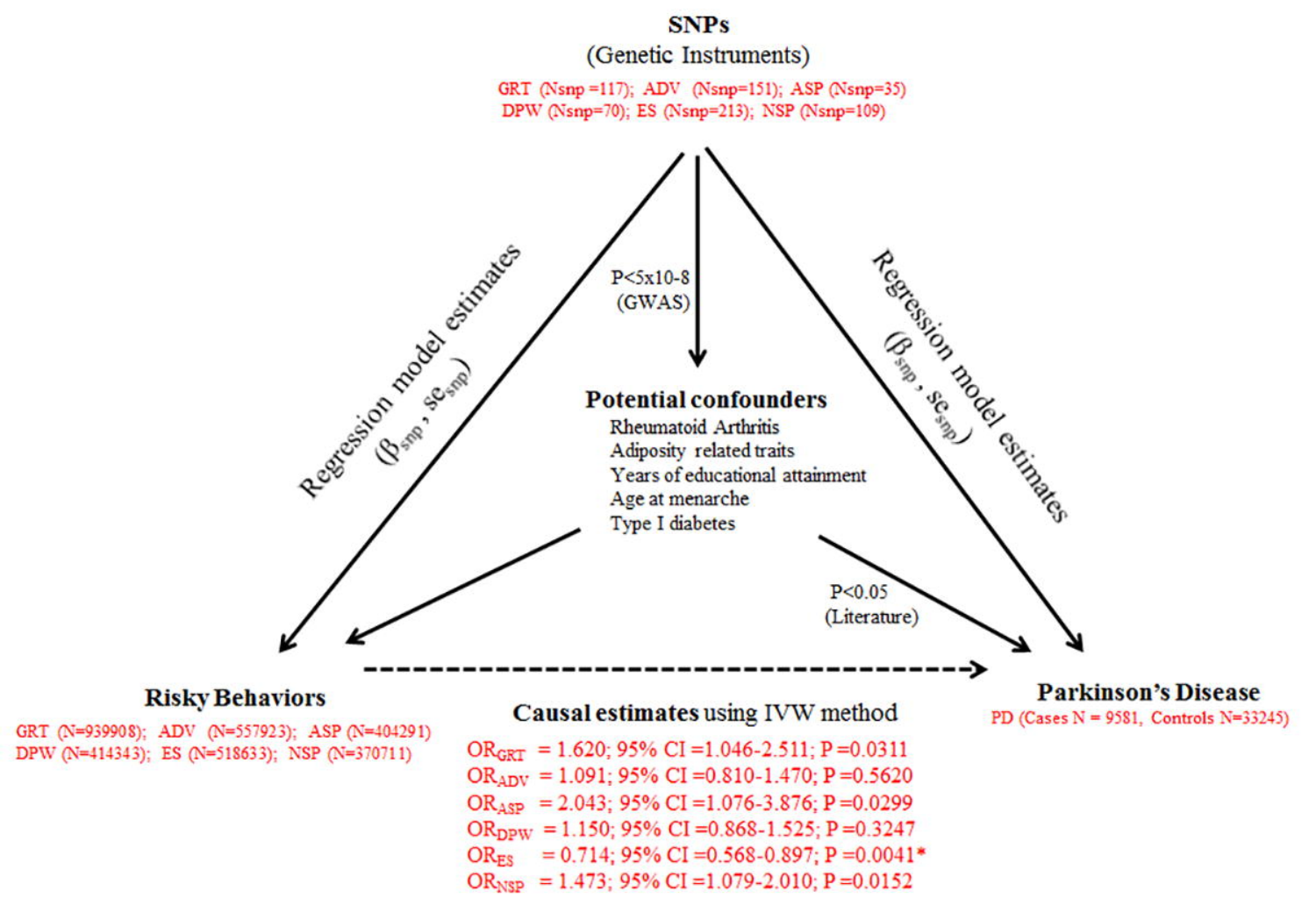$\sim$ 

#### **Table 1.**

I

| <b>Risky behavior</b>          | <b>Maximum</b><br>sample size<br>(N) | $#$ SNPs<br>associated<br>with risky<br>behavior* | # SNPs with<br>direct<br>influence on<br>$PD$ ** | $#$ SNPs in<br>high LD<br>$(R^2>0.25)$ *** | $#$ proxy<br><b>SNPs</b><br>(R2>0.9) | $#$ SNPs in<br>genetic<br>instrument | <b>F-statistic</b> |
|--------------------------------|--------------------------------------|---------------------------------------------------|--------------------------------------------------|--------------------------------------------|--------------------------------------|--------------------------------------|--------------------|
| General risk tolerance         | 939.908                              | 124                                               | $\theta$                                         | $\theta$                                   | 10                                   | 117                                  | 5064.4             |
| Adventurousness                | 557,923                              | 167                                               | $\theta$                                         |                                            | 16                                   | 150                                  | 6874.5             |
| Automobile speeding propensity | 404,291                              | 42                                                | 2                                                | $\mathbf{0}$                               | 2                                    | 35                                   | 1406.4             |
| Drinks per week                | 414,343                              | 85                                                |                                                  | $\overline{0}$                             | 9                                    | 70                                   | 4342.4             |
| Tendency to smoke              | 518,633                              | 223                                               | $\mathbf{0}$                                     | $\mathbf{0}$                               | 11                                   | 213                                  | 9639.6             |
| Number of sexual partners      | 370.711                              | 118                                               |                                                  | $\overline{0}$                             | 12                                   | 109                                  | 4515.6             |

 $\mathcal{L}(\mathcal{A})$  and  $\mathcal{L}(\mathcal{A})$  are the set of the set of the set of  $\mathcal{L}(\mathcal{A})$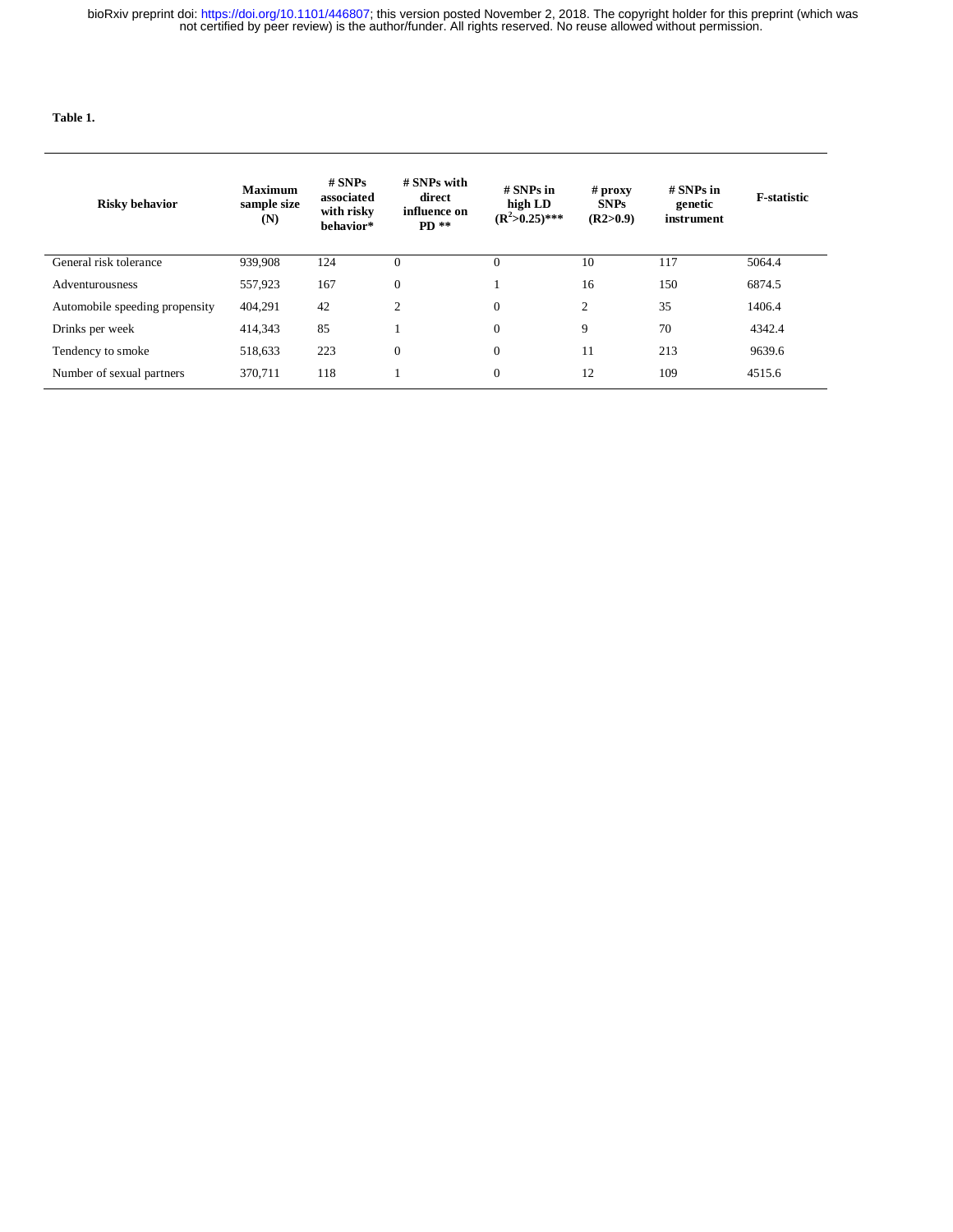**Table 2.** 

|                                      |                                                  |       | <b>Causal effect estimates</b><br>(PD as outcome) |             | <b>Tests of heterogeneity</b>                        |             |  |
|--------------------------------------|--------------------------------------------------|-------|---------------------------------------------------|-------------|------------------------------------------------------|-------------|--|
| <b>Risky behavior</b>                | <b>MR</b> methodology                            | $OR*$ | 95%CI                                             | p-<br>value | Test                                                 | p-<br>value |  |
|                                      | Inverse variance weighted<br>(2nd order weights) | 1.620 | 1.046-2.511                                       | 0.0311      | MR-Egger intercept (p-value)                         | 0.2114      |  |
| General risk                         | MR-Egger                                         | 0.406 | 0.042-3.934                                       | 0.4335      | $I^2(% )$                                            | 8.34%       |  |
| tolerance                            | Weighted median method                           | 1.122 | 0.820-1.535                                       | 0.7148      | Cochrane Q-test (p-value)                            | 0.2367      |  |
|                                      | Weighted mode method<br>(NOME assumptions)       | 0.708 | $0.141 - 3.550$                                   | 0.6751      | Rucker's $Q \Box$ -test (p-value)                    | 0.2507      |  |
|                                      |                                                  |       |                                                   |             | Rucker's $Q \Box$ statistic<br>/Cochrane Q statistic | 1.0141      |  |
|                                      | Inverse variance weighted<br>(2nd order weights) | 1.091 | 0.810-1.470                                       | 0.5620      | MR-Egger intercept (p-value)                         | 0.0796      |  |
|                                      | MR-Egger                                         | 0.382 | 0.111-1.318                                       | 0.1192      | $I^2(% )$                                            | 15.85%      |  |
| Adventurousness                      | Weighted median method                           | 0.879 | 0.712-1.085                                       | 0.5427      | Cochrane Q-test (p-value)                            | 0.0579      |  |
|                                      | Weighted mode method<br>(NOME assumptions)       | 0.607 | 0.252-1.460                                       | 0.2667      | Rucker's $Q \Box$ -test (p-value)                    | 0.0730      |  |
|                                      |                                                  |       |                                                   |             | Rucker's $Q \Box$ statistic<br>/Cochrane O statistic | 1.0194      |  |
|                                      | Inverse variance weighted<br>(2nd order weights) | 2.043 | 1.076-3.876                                       | 0.0299      | MR-Egger intercept (p-value)                         | 0.0617      |  |
| Automobile<br>speeding<br>propensity | MR-Egger                                         | 0.125 | 0.006-2.654                                       | 0.1757      | $I^2(% )$                                            | 28.75%      |  |
|                                      | Weighted median method                           | 2.738 | 1.856-4.040                                       | 0.0140      | Cochrane Q-test (p-value)                            | 0.0594      |  |
|                                      | Weighted mode method<br>(NOME assumptions)       | 5.202 | $0.673 -$<br>40.193                               | 0.1232      | Rucker's $Q \Box$ -test (p-value)                    | 0.1213      |  |
|                                      |                                                  |       |                                                   |             | Rucker's Q□ statistic<br>/Cochrane Q statistic       | 1.1189      |  |
|                                      | Inverse variance weighted<br>(2nd order weights) | 1.150 | 0.868-1.525                                       | 0.3247      | MR-Egger intercept (p-value)                         | 0.0408      |  |
| Drinks per week                      | MR-Egger                                         | 0.791 | 0.498-1.257                                       | 0.3159      | $I^2(% )$                                            | 0.00%       |  |
|                                      | Weighted median method                           | 0.845 | 0.676-1.055                                       | 0.4513      | Cochrane Q-test (p-value)                            | 0.6032      |  |
|                                      | Weighted mode method<br>(NOME assumptions)       | 0.855 | 0.543-1.344                                       | 0.4992      | Rucker's $Q \Box$ -test (p-value)                    | 0.7071      |  |
|                                      |                                                  |       |                                                   |             | Rucker's Q□ statistic<br>/Cochrane Q statistic       | 1.0672      |  |
|                                      | Inverse variance weighted<br>(2nd order weights) | 0.714 | 0.568-0.897                                       | 0.0041      | MR-Egger intercept (p-value)                         | 0.6619      |  |
| Tendency to                          | MR-Egger                                         | 0.552 | 0.185-1.646                                       | 0.2849      | $I^2(% )$                                            | 6.30%       |  |
| smoke                                | Weighted median method                           | 0.707 | 0.601-0.832                                       | 0.0339      | Cochrane Q-test (p-value)                            | 0.2389      |  |
|                                      | Weighted mode method<br>(NOME assumptions)       | 0.242 | 0.083-0.703                                       | 0.0098      | Rucker's $Q \Box$ -test (p-value)                    | 0.2276      |  |
|                                      |                                                  |       |                                                   |             | Rucker's O□ statistic<br>/Cochrane Q statistic       | 1.0010      |  |
|                                      | Inverse variance weighted<br>(2nd order weights) | 1.473 | 1.079-2.010                                       | 0.0152      | MR-Egger intercept (p-value)                         | 0.3621      |  |
| Number of sexual                     | MR-Egger                                         | 0.674 | 0.113-4.006                                       | 0.6615      | $I^2(% )$                                            | 21.22%      |  |
| partners                             | Weighted median method                           | 1.365 | 1.103-1.688                                       | 0.1465      | Cochrane O-test (p-value)                            | 0.0308      |  |
|                                      | Weighted mode method<br>(NOME assumptions)       | 1.270 | 0.446-3.618                                       | 0.6547      | Rucker's $O \square$ -test (p-value)                 | 0.0298      |  |
|                                      |                                                  |       |                                                   |             | Rucker's Q□ statistic<br>/Cochrane Q statistic       | 1.0064      |  |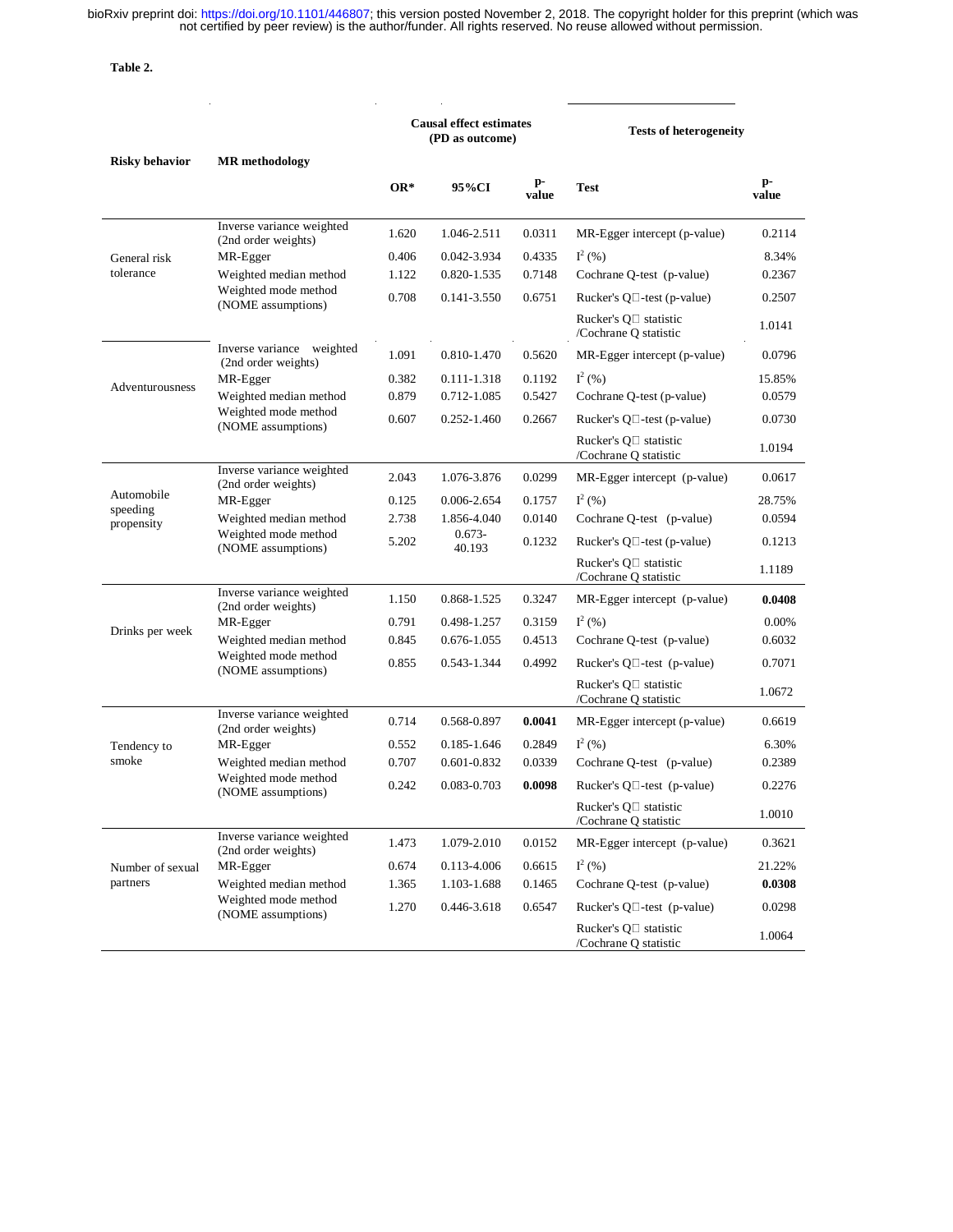# **Table 3.**

I

| <b>Risky behavior</b>             | <b>MR</b><br>methodology         | Number of<br><b>SNPs</b><br>$(R^2 \le 0.80)$<br>across<br>phenotypes) | <b>Causal effect estimates</b><br>(PD as outcome) |             |         | Number of<br><b>SNPs</b><br>$(R^2 \le 0.01)$ | <b>Causal effect estimates</b><br>(PD as outcome) |             |         |
|-----------------------------------|----------------------------------|-----------------------------------------------------------------------|---------------------------------------------------|-------------|---------|----------------------------------------------|---------------------------------------------------|-------------|---------|
|                                   |                                  |                                                                       | OR $(95\%)^*$                                     | 95%CI       | p-value | across<br>phenotypes)                        | OR $(95\%)^*$                                     | 95%CI       | p-value |
| General risk tolerance            | Inverse<br>variance<br>weighted* | 94                                                                    | 1.986                                             | 1.215-3.243 | 0.0066  | 66                                           | 1.821                                             | 1.017-3.261 | 0.0440  |
| Adventurousness                   | Inverse<br>variance<br>weighted* | 125                                                                   | 1.169                                             | 0.837-1.633 | 0.3564  | 80                                           | 1.002                                             | 0.672-1.493 | 0.9915  |
| Automobile speeding<br>propensity | Inverse<br>variance<br>weighted* | 31                                                                    | 2.279                                             | 1.130-4.597 | 0.0229  | 19                                           | 2.498                                             | 0.893-6.992 | 0.0780  |
| Drinks per week                   | Inverse<br>variance<br>weighted* | 67                                                                    | 1.094                                             | 0.819-1.459 | 0.5370  | 52                                           | 1.091                                             | 0.800-1.488 | 0.5755  |
| Ever smoker                       | Inverse<br>variance<br>weighted* | 195                                                                   | 0.713                                             | 0.557-0.913 | 0.0075  | 154                                          | 0.719                                             | 0.547-0.945 | 0.0185  |
| Number of sex partners            | Inverse<br>variance<br>weighted* | 94                                                                    | 1.635                                             | 1.165-2.293 | 0.0049  | 50                                           | 1.585                                             | 1.003-2.502 | 0.0484  |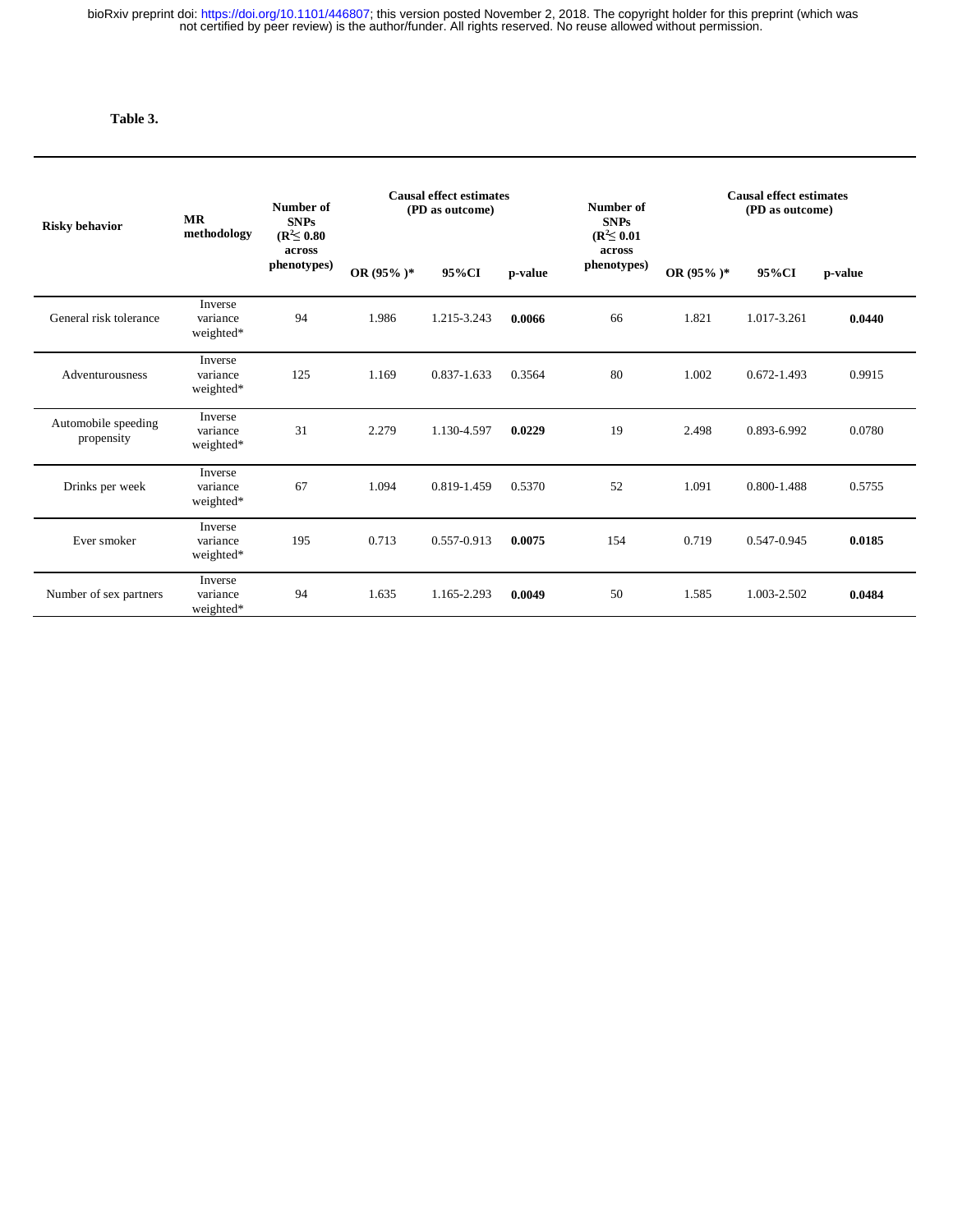# **Table 4.**

| Habitual<br>phenotype    | Phenotypic<br>definition                                                                                                                                                 | <b>Reference</b>                                             | <b>Maximum</b><br>sample size | <b>GWAS</b><br>study<br>cohort<br>used for<br>extraction<br>of effect<br>estimates | <b>GWAS</b><br>cut-off<br>used for<br>prioritization<br>of SNPs<br>(p-value) | #<br>significant<br>SNP/s | $#$ proxy<br><b>SNPs</b><br>(R2>0.9) | # SNPs in<br>high LD<br>(R2>0.25)<br>excluded | # SNPs in<br>genetic<br>instrument |
|--------------------------|--------------------------------------------------------------------------------------------------------------------------------------------------------------------------|--------------------------------------------------------------|-------------------------------|------------------------------------------------------------------------------------|------------------------------------------------------------------------------|---------------------------|--------------------------------------|-----------------------------------------------|------------------------------------|
| Smoking                  | Cigarettes per day                                                                                                                                                       | Thorgeirsson<br>et al. 2010<br>$[23]$                        | 86,956                        | Pooled                                                                             | $5x10^{-8}$                                                                  | 6                         | $\mathbf{0}$                         | $\mathbf{1}$                                  | $4*$                               |
| Smoking<br>initiation    | Ever smoker vs.<br>never been a regular<br>smoker                                                                                                                        | Tobacco<br>Genetic<br>Consortium<br>2010 [22]                | 143,023                       | Pooled                                                                             | $5x10^{-8}$                                                                  | 8                         | $\mathbf{0}$                         | $\overline{7}$                                | $\mathbf{1}$                       |
| Smoking<br>cessation     | Former vs. current<br>smoker                                                                                                                                             | Tobacco<br>Genetic<br>Consortium<br>2010 [22]                | 64,924                        | Pooled                                                                             | $5x10^{-8}$                                                                  | $\mathbf{1}$              | $\mathbf{0}$                         | NA                                            | $\mathbf{1}$                       |
| Cannabis<br>dependence   | Cannabis<br>dependence<br>(DSMIV) vs.<br>Individuals not<br>meeting cannabis<br>dependence criteria<br>with a history of at<br>least once in lifetime<br>use of cannabis | Agrawal et al.<br>2018 [25]                                  | 8515                          | Discovery                                                                          | $1x10^{-6}$                                                                  | 26                        | $\mathbf{0}$                         | 25                                            | 1                                  |
| Pathological<br>Gambling | Individuals<br>diagnosed with<br>pathological<br>gambling<br>(DSMIII/IV) vs.<br>population controls                                                                      | Lang et al.<br>2017 [26]                                     | 1431                          | Discovery                                                                          | $1x10^{-4}$                                                                  | 57                        | $\mathbf{1}$                         | 12                                            | 45                                 |
| Alcohol<br>consumption   | Units of alcohol<br>consumed in the<br>previous week                                                                                                                     | Clarke et al.<br>2017 [24]                                   | 112,117                       | Discovery                                                                          | $5x10^{-8}$                                                                  | 10                        | 1                                    | $\mathbf{1}$                                  | $7**$                              |
| Coffee<br>consumption    | Regular coffee cups<br>consumed per day                                                                                                                                  | Coffee and<br>Caffeine<br>Genetic<br>Consortium<br>2015 [27] | 91,642                        | Discovery                                                                          | $5x10^{-8}$                                                                  | 6                         | $\mathbf{0}$                         | 2                                             | 4***                               |